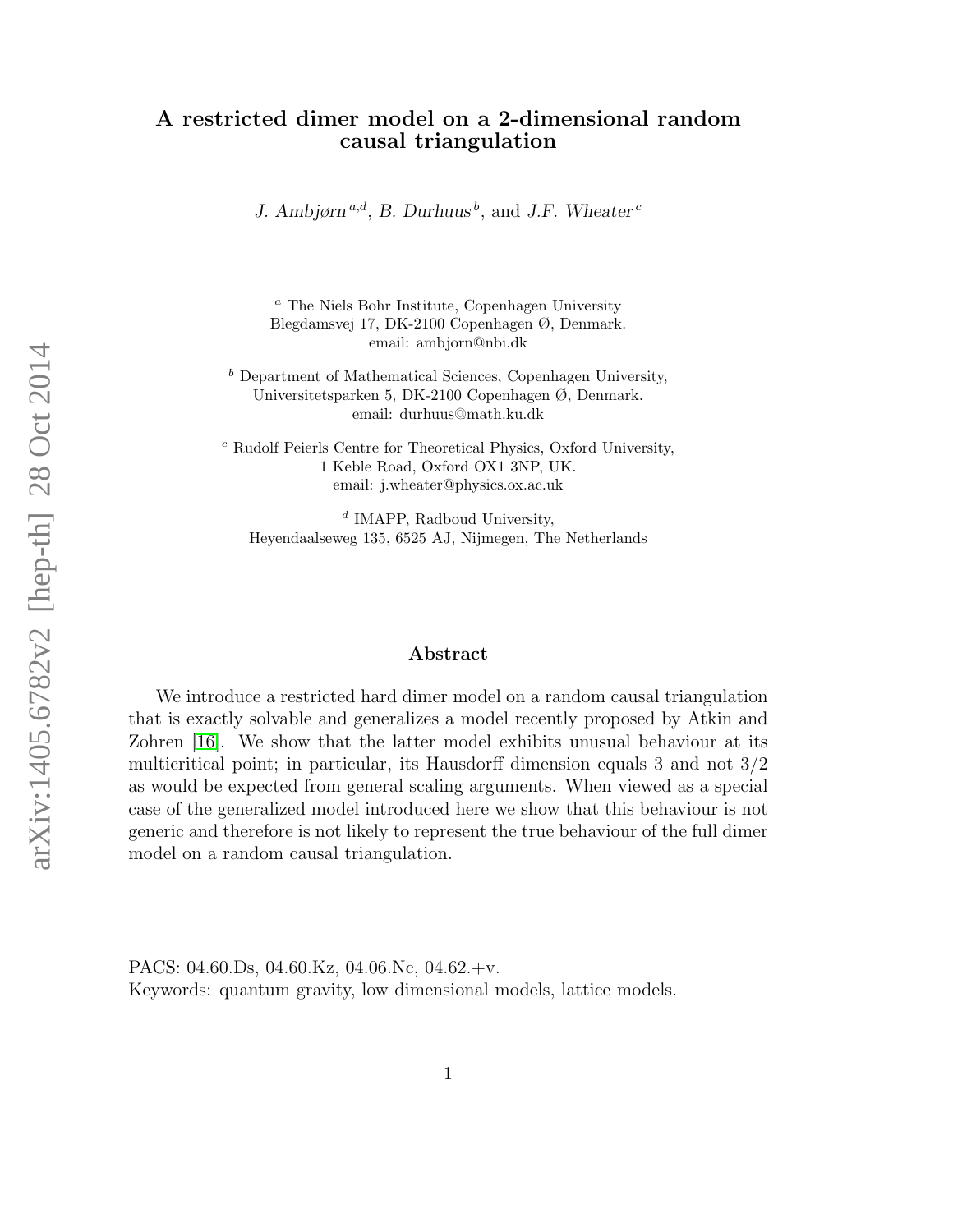### 1 Introduction

The study of statistical theories of fluctuating geometries is important for a number of reasons. Regularized via appropriate lattices, so-called Dynamical Triangulations  $(DT)^1$  $(DT)^1$ , they may serve as rigorous definitions of the path integral of bosonic string theories [\[2\]](#page-24-0), or quantum gravity [\[3\]](#page-24-1). The DT formalism has been immensely successful in the study of two-dimensional quantum gravity coupled to conformal field theories with central change  $c \leq 1$ , also known as non-critical string theory or Liouville quantum gravity, but it has been less successful serving as a regularization of a putative higher dimensional quantum gravity theory [\[4\]](#page-24-2). In an attempt to improve the situation a modified lattice regularization, called the Causal Dynamical Triangulation (CDT), was proposed in which a foliation structure is imposed on the lattices representing space-time (which we here will assume has Eucliean signature) [\[5,](#page-24-3) [6\]](#page-24-4)). Such a foliation structure is also imposed in the so-called Hořava-Lifshitz gravity theory [\[7\]](#page-24-5). Some interesting results related to higher dimensional quantum gravity have been obtained using the CDT regularization (see [\[8\]](#page-24-6) for a review). Here we will discuss the two-dimensional CDT theory, which in principle should be simpler than the corresponding twodimensional DT theory. Indeed, the scaling limit of CDT not coupled to matter is simple  $[5, 9]$  $[5, 9]$ , and it can be shown to correspond to two-dimensional Hořava-Lifshitz quantum gravity [\[10\]](#page-24-8). However, in contrast to the case of two-dimensional DT, it has been difficult to obtain solvable models of two-dimensional CDT coupled to field theories. The only analytically solvable example of an explicit field theory system coupled to gravity is provided by CDT coupled to gauge fields [\[11\]](#page-24-9), but two-dimensional gauge field theories are mainly topological, so the systems obtained are very simple from a matter perspective.

Computer simulations indicate that for unitary conformal field theories with central charge  $c \leq 1$  the coupling between matter and geometry is weak [\[12,](#page-25-1) [13\]](#page-25-2) with the critical exponents of both the matter theories and the geometry apparently unchanged. This is in sharp contrast to the DT situation, where both matter and geometric exponents are shifted relative to the matter exponents in flat spacetime and the geometric exponents in 2d Liouville gravity without matter. According to the computer simulations the situation changes when the central charge c of the matter fields coupled to CDT is larger than one indicating that the coupling to geometry then becomes strong [\[14,](#page-25-3) [15\]](#page-25-4).

Thus it was interesting and surprising when it was shown that restricted dimer systems coupled to CDT could be solved analytically and seemingly led to a change of the critical exponents of the geometry [\[16,](#page-25-0) [17\]](#page-25-5). It is well known that the hard dimer model on a regular two-dimensional lattice exhibits critical behaviour

<span id="page-1-0"></span><sup>&</sup>lt;sup>1</sup>There are other ways to provide lattice regularizations of bosonic string theory, e.g. using hypercubic lattices [\[1\]](#page-24-10).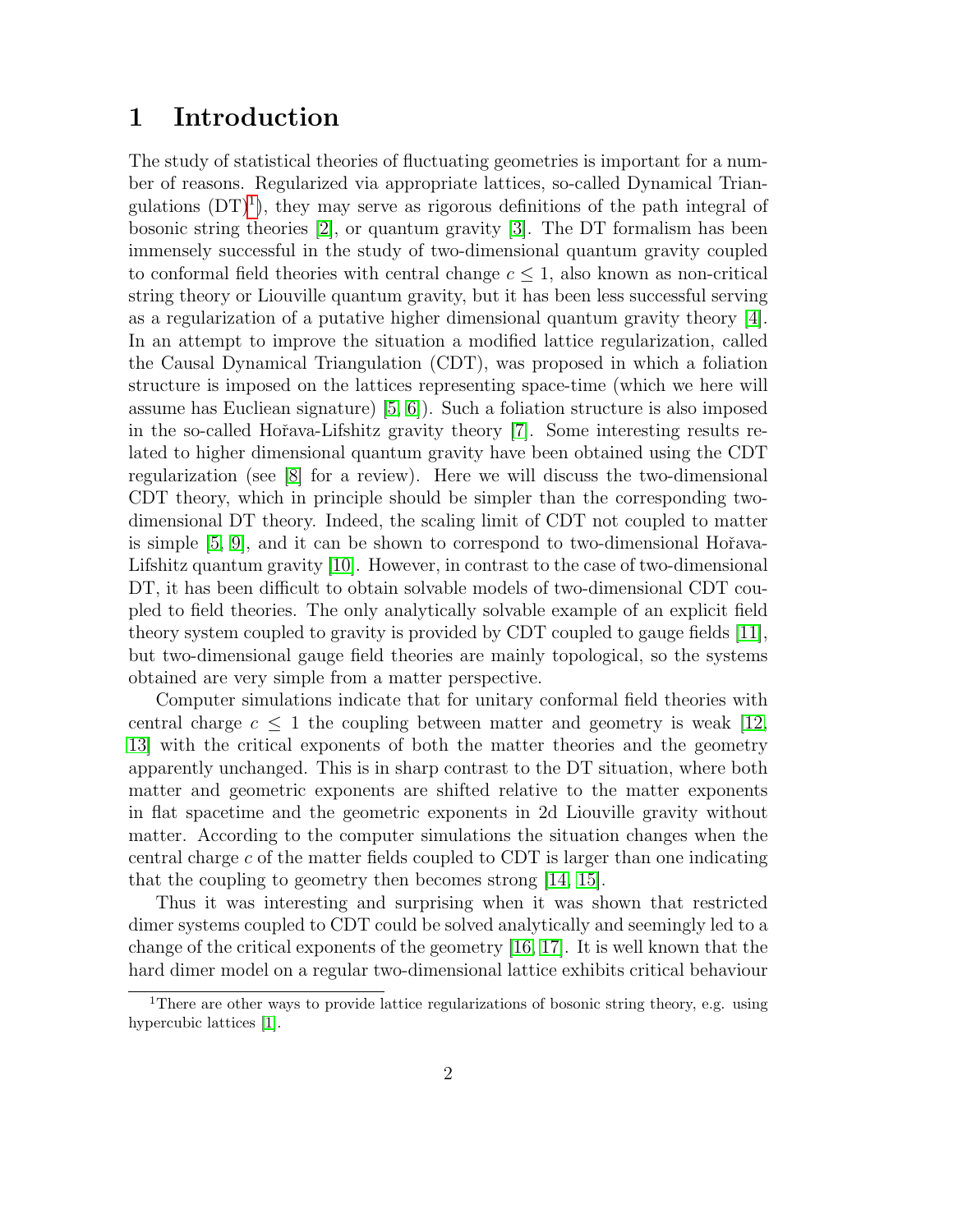for a certain negative value of the fugacity, and that this critical system can be associated with a (2,5) minimal non-unitary field theory having central charge  $c = -22/5$ . In fact, it can be identified via the high temperature expansion of the Ising model in an imaginary magnetic field with the Lee-Yang edge singularity. In [\[22\]](#page-25-6) it was shown that a similar identification of a critical hard dimer model with the Lee-Yang edge singularity can be made in the DT case and the critical exponents can be calculated. One finds again a non-trivial interaction between geometry and matter, but it is weaker than the interaction between the unitary models and geometry. This is in accordance with the expectation that when  $c \to -\infty$  matter and gravity decouple. Thus the change in critical geometric properties found in [\[16,](#page-25-0) [17\]](#page-25-5) when coupling the CDT model to some classes of restricted dimers is puzzling: for unitary models with  $0 < c \leq 1$  we have a weak coupling and no change in critical geometric properties of the geometry, as mentioned above. Naively we would expect the dimer systems at criticality to correspond to non-unitary field theories with central charge  $c < 0$  and thus an even weaker coupling, by analogy to the DT systems. This has motivated us to take a closer look at the model proposed in [\[16\]](#page-25-0) (hereafter called the AZ model). As we will report below the model is more subtle than anticipated in [\[16\]](#page-25-0).

The rest of this article is organized as follows. In Sec. 2 we define a generalized AZ model and discuss its basic properties. In Sec. 3 we consider the two-point function in the AZ model in a grand canonical setting and we use it to calculate the global Hausdorff dimension  $d_H$ . Sec. 4 addresses the calculation of the so-called local Hausdorff dimension  $d_h$  in a microcanonical setting. We find somewhat surprisingly that  $d_h = d_H = 3$ . In Sec. 5 we show that this result is very special and probably not representative for an unrestricted hard dimer model coupled to CDT. We do this by analyzing in some detail the extended AZ model which allows more general dimer configurations while remaining solvable. The AZ model corresponds to one particular point in the phase boundary of this generalized model and we show that it is the only point at which the Hausdorff dimensions assume the value 3, while the values at other points are either  $d_H = 3/2$  and  $d_h = 1$  or  $d_H = d_h = 2$ . Sec. 6 contains a discussion of the results and arguments in favour of viewing  $d_H = 3/2$  as correct also for the unrestricted dimer model coupled to CDT, i.e. for a  $c = -22/5$  conformal field theory coupled to 2d Hoˇrava-Lifshitz gravity. Finally, the Appendix discusses the general conditions responsible for the special features of the AZ model.

### <span id="page-2-0"></span>2 A restricted dimer model, basic properties

We consider an extension of the dimer system on random causal triangulations first introduced in [\[16\]](#page-25-0). A finite causal triangulation T of the planar disc  $\mathcal{D}$ , is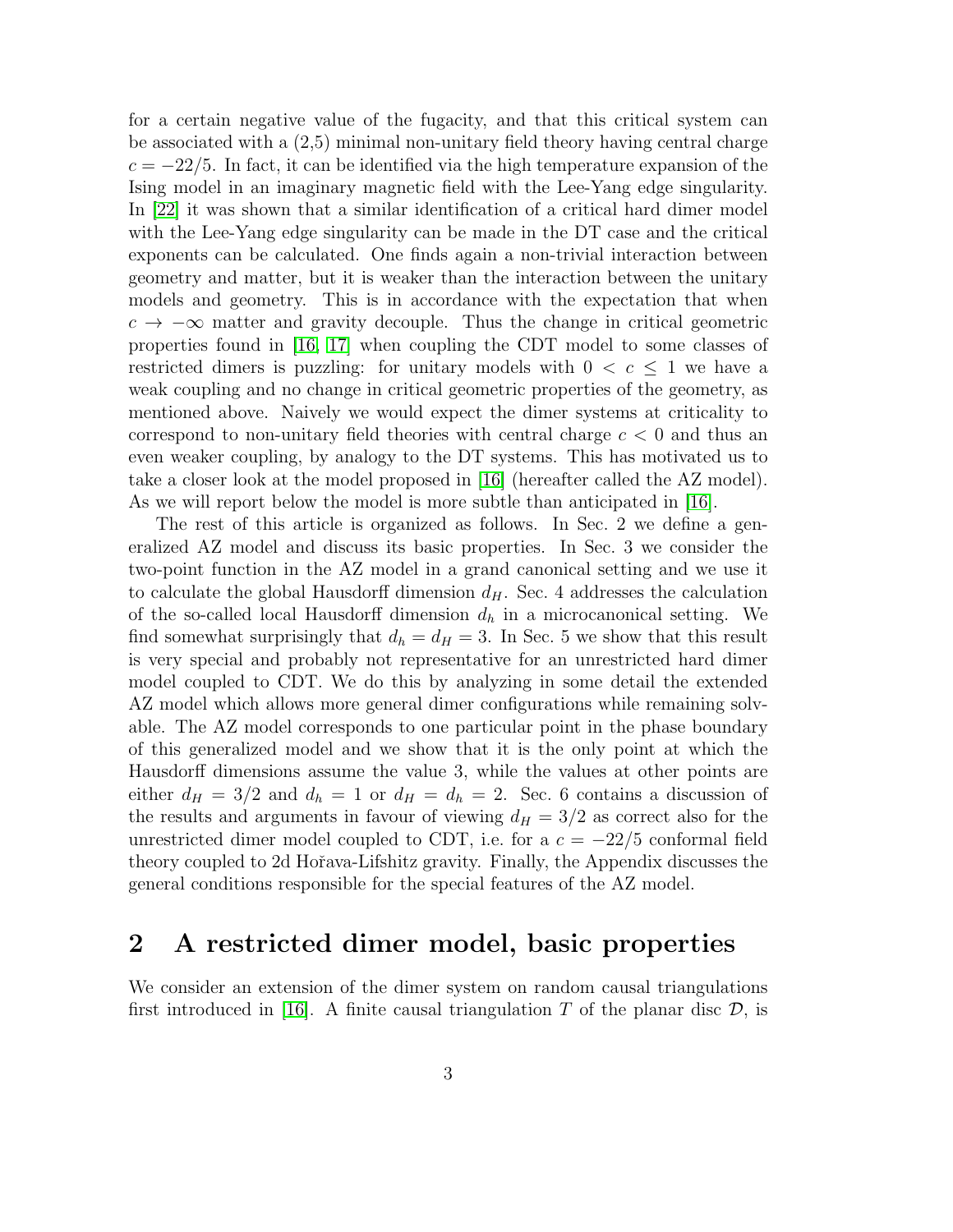

<span id="page-3-0"></span>Figure 1: A causal triangulation.

constructed as shown in Fig [1.](#page-3-0) T is the union of a central disc  $\Sigma_0$  having central vertex  $v_0$  and boundary circle  $S_1$ , and a sequence of annuli (or time slices)  $\Sigma_k$ ,  $k >$ 1, such that  $\Sigma_k$  is bounded by circles  $S_{k-1}$  and  $S_k$ . For  $k \geq 1$ ,  $\Sigma_k$  is triangulated by a circular array of triangles each of which contains either one vertex in  $S_{k-1}$ and two vertices in  $S_k$ , called a backward directed triangle, or two vertices in  $S_{k-1}$ and one vertex in  $S_k$ , called a *forward directed triangle*.  $\Sigma_0$  is triangulated by a sequence of triangles sharing the central vertex, which we define to be backward directed. Edges contained in one  $S_k$  are called *horizontal edges*. By convention we adjoin a forward directed triangle to each of the outermost horizontal edges (see Fig [1\)](#page-3-0) so that all horizontal edges are shared by a forward and a backward directed triangle. We assume in the following that the edges/vertices in  $S_k$  and triangles in  $\Sigma_k$  are ordered clockwise, and it is convenient to assume also that one of the edges emanating from the central vertex is marked.

Given a vertex  $v \neq v_0$  in  $S_k$  we denote by  $e(v)$  the horizontal edge in T emanating in positive clockwise direction from v, by  $\Delta(v)$  the forward directed triangle containing  $e(v)$  in its boundary, and by  $f(v)$  the non-horizontal edge in  $\Delta(v)$  emanating from v, see Fig [2.](#page-4-0) Moreover, the *forward degree*  $\sigma_f(v)$  and the backward degree  $\sigma_b(v)$  of v are defined as the number of neighbours of v in  $S_{k+1}$ and  $S_{k-1}$ , respectively. Note that  $\sigma_f(v), \sigma_b(v) \geq 1$  and that  $\sigma_f(v) = 1$  if and only if  $e(v)$  separates two forward directed triangles.

Given a causal triangulation T, let  $\overline{T}$  denote its dual graph. A restricted dimer *configuration* D on  $\tilde{T}$  is a set of edges in  $\tilde{T}$  fulfilling

- a) no pair of edges in D share a vertex in  $\tilde{T}$ ;
- b) edges in  $\tilde{T}$  dual to edges in T that separate two backward directed triangles are not admissible in D;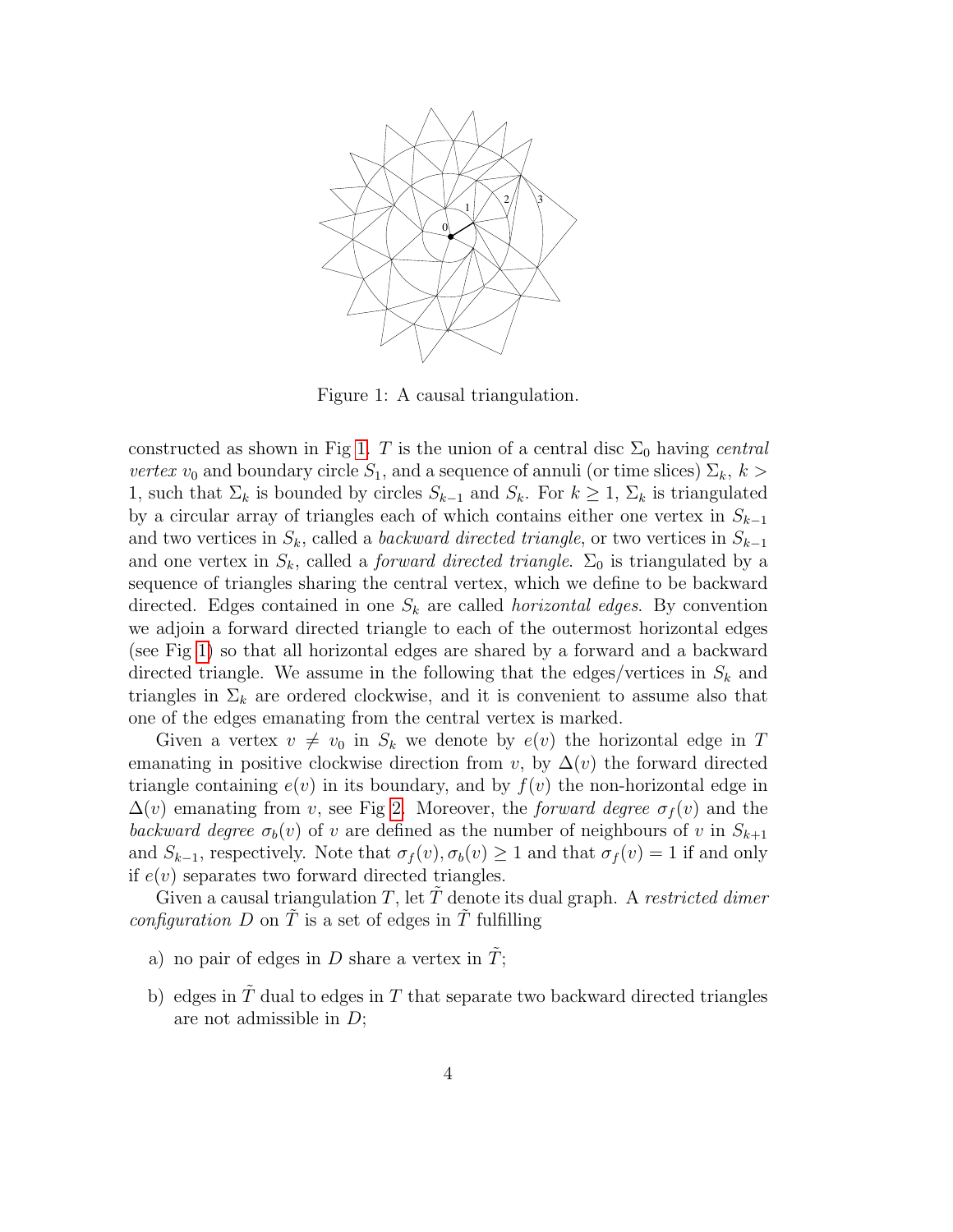

<span id="page-4-0"></span>Figure 2: Labelling the edges of a forward directed triangle. The arrows indicate the clockwise direction on the time slices.

c) if  $v \in S_k$ ,  $k > 0$ , is a vertex with  $\sigma_f(v) = 1$ , then  $f(v)$  is not dual to a dimer if either  $\sigma_b(v) > 1$  or if  $\sigma_b(v) = 1$  and the successor w to v in  $S_k$  has  $\sigma_b(w) > 1.$ 

Here, condition a) is the standard requirement specifying a dimer configuration, while b) and c) represent further technical conditions allowing an exact solution by utilizing a mapping onto labelled trees as demonstrated below.

The possible dimer types are illustrated in Fig [3.](#page-5-0) Dimers dual to horizontal edges we call type 1, while those shared by a forward and a backward directed triangle in the same time slice we call types 2 and 2' respectively depending on whether or not the backward triangle precedes the forward triangle w.r.t. clockwise ordering. Type 3 dimers are those dual to edges shared by two forward directed triangles. Finally we denote by  $D_i$  the set of edges of type i in D so that  $D = D_1 \cup D_2 \cup D_{2'} \cup D_3.$ 

The grand canonical ensemble we are interested in consists of elements  $(T, D)$ specified by a causal triangulation  $T$  and an admissible dimer configuration  $D$  on  $\tilde{T}$ . With the three types of dimers we associate fugacities  $\xi_1, \xi_2, \xi_2, \xi_3$  and define the partition function

$$
Z(\xi_1, \xi_2, \xi_{2'}, \xi_3; g) = \sum_{(T,D)} g^{|T|/2} \xi_1^{|D_1|} \xi_2^{|D_2|} \xi_{2'}^{|D_2|} \xi_3^{|D_3|}, \tag{1}
$$

where  $|A|$  denotes the number of elements in a set A. It is easy to show that  $Z(\xi_1,\xi_2,\xi_2,\xi_3;g)$  is well defined for any fixed values of  $\xi_1,\xi_2,\xi_2,\xi_3$  provided that  $|g|$  is sufficiently small.

It is straightforward to see [\[16\]](#page-25-0) that Z is a function of  $\xi_2 + \xi_2$  for fixed g and  $\xi_1, \xi_3$ . Therefore, we shall henceforth set  $\xi_{2'} = 0$ , i.e. we further restrict dimer configurations such that  $D_{2'} = \emptyset$ , and drop  $\xi_2'$  from the notation and write  $\vec{\xi} =$  $(\xi_1, \xi_2, \xi_3)$ . Note that for  $\xi_2 = \xi_3 = 0$  we have  $Z(\xi_1, 0, 0; g) = Z(0, 0, 0; g(1 + \xi_1)),$ since the number of triangles in a causal triangulation equals twice the number of horizontal edges and because horizontal dimers are mutually independent in the absence of non-horizontal dimers.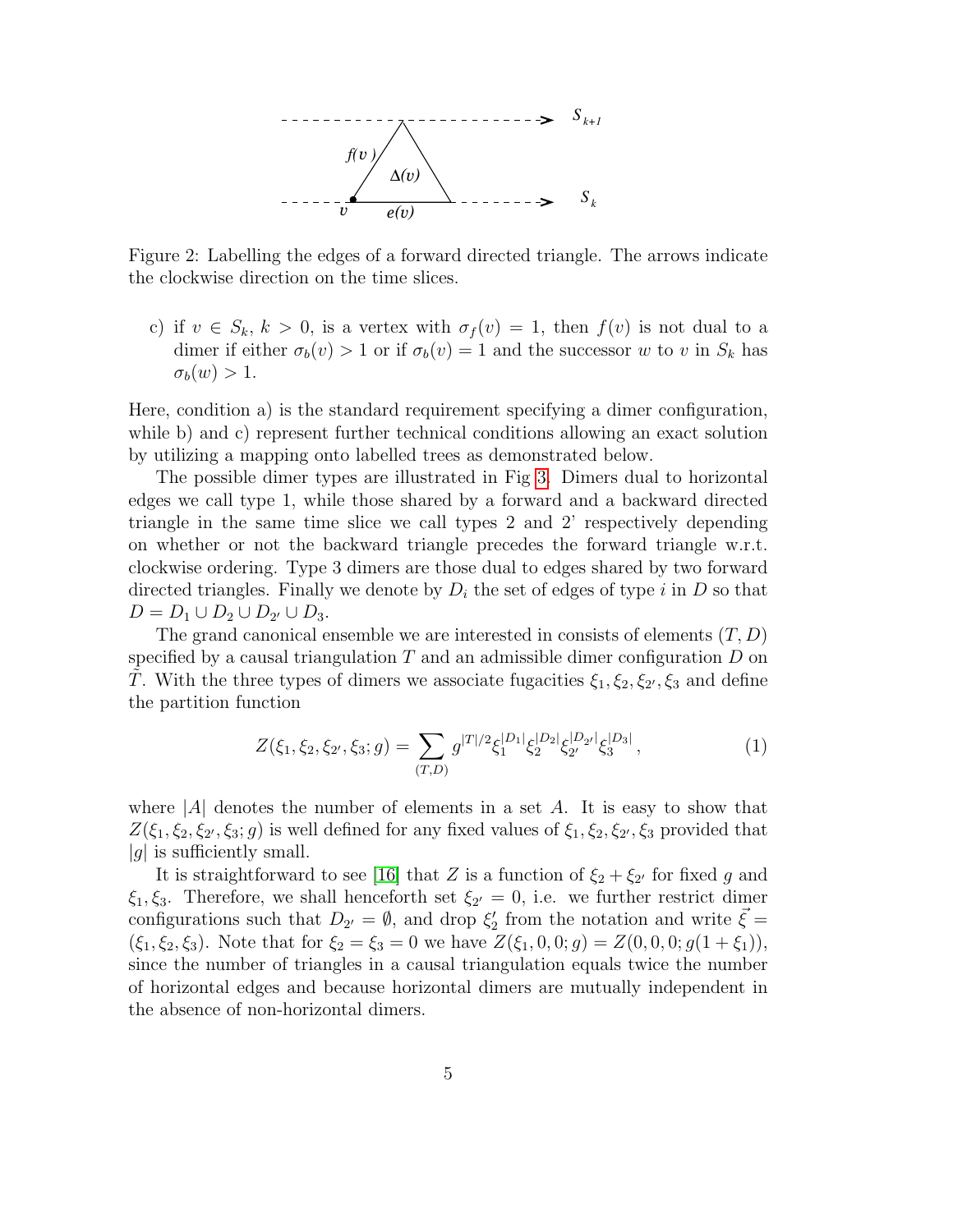

<span id="page-5-0"></span>Figure 3: Dimer Types. The arrow indicates the clockwise direction on a time slice.

In order to determine the analyticity properties of Z we shall, as mentioned, exploit a correspondence between admissible pairs  $(T, D)$  and certain labelled trees which we now explain by slightly generalising a construction given in [\[16\]](#page-25-0). From a causal triangulation T one obtains a planar rooted tree  $\tau = \beta(T)$  in the following way:

- i) delete all boundary edges (those belonging to the outmost forward directed triangles);
- ii) delete all horizontal edges  $e(v)$  and all non-horizontal edges of the form  $f(v)$ for  $v \in T$ ;
- iii) attach a new root edge to  $v_0$  such that the marked edge in T is the rightmost edge emanating from  $v_0$  in  $\beta(T)$ .

It was shown in [\[18\]](#page-25-7) that  $\beta$  yields a bijective correspondence between causal triangulations with  $2n$  triangles and rooted planar trees with  $n+2$  vertices and root of order 1. Note that the vertices of  $\beta(T)$  different from the root are also vertices of  $T$  and that from now on when referring to a tree we will denote the vertex next to the root by  $v_0$  and call it the *first vertex* of the tree. A dimer configuration D on T induces the following labelling  $\ell$  of the vertices of the tree  $\tau = \beta(T)$ :

- 1) if  $e(v)$  is dual to a dimer in D, set  $\ell(v) = 1$ ;
- 2) if  $f(v)$  is dual to a dimer in D and  $\sigma_f(v) > 1$ , set  $\ell(v) = 2$ ;
- 3) if  $f(v)$  is dual to a dimer in D and  $\sigma_f(v) = 1$ , set  $\ell(v) = 3$ ;
- 4) the root is unlabelled;
- 5) otherwise, set  $\ell(v) = 0$ .

The restrictions imposed on D are equivalent to the following constraints on  $\ell$ :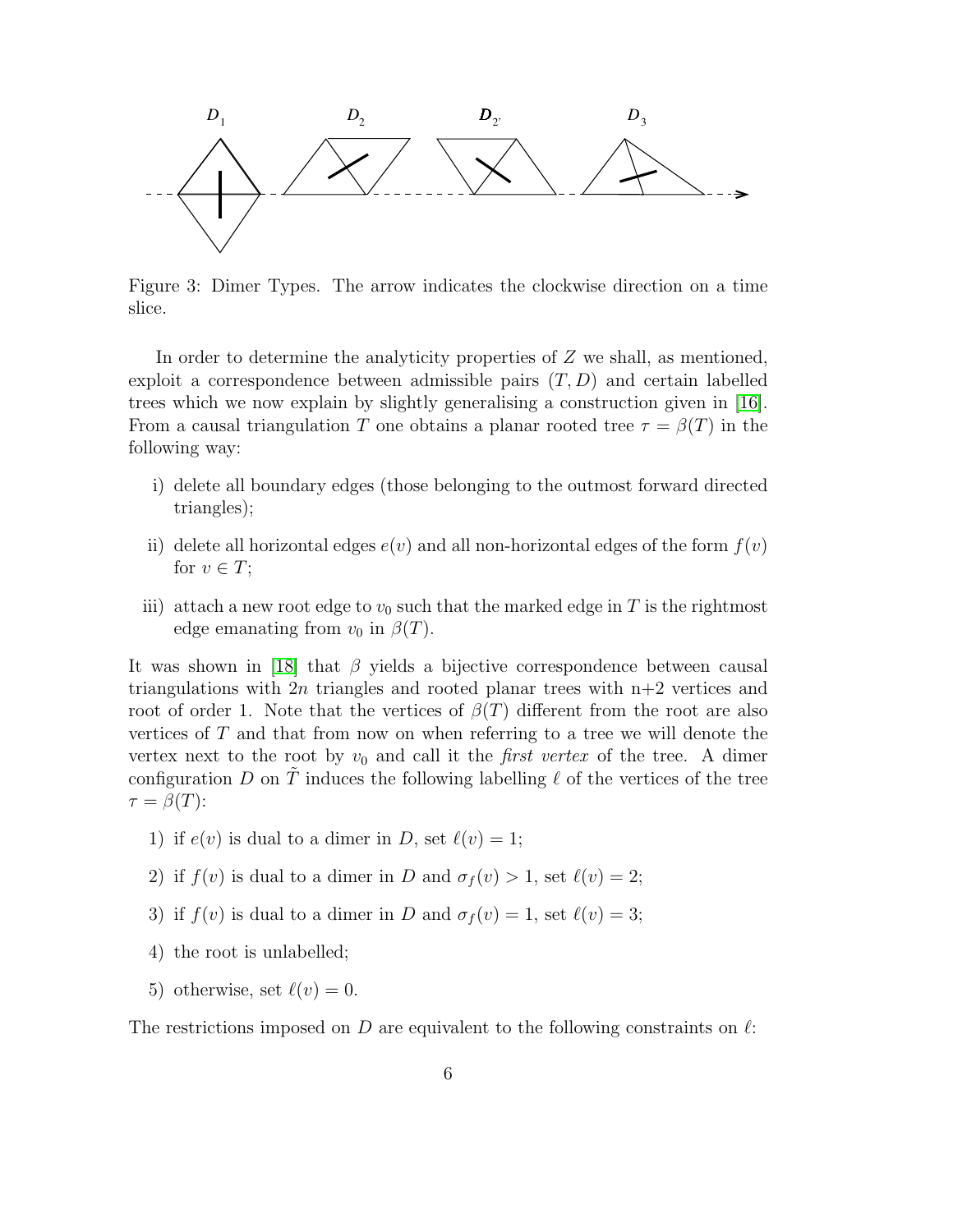- a) if a leaf of  $\beta(T)$  has label 3 then its preceding neighbour at same height has label 0 and its successor at same height has label 0 or 1;
- b) if a vertex in  $\beta(T)$  that is not a leaf has label 2, then its rightmost decendant does not have label 1;
- c) a leaf of  $\beta(T)$  that is the leftmost or the rightmost decendant of its predecessor does not have label 3.

Noting that all edges in  $T$  dual to dimers in  $D$  are deleted when constructing  $\beta(T)$ , it is straightforward to show that the correspondence between pairs  $(T, D)$ and pairs  $(\tau, \ell)$  with  $\ell(v_0(\tau)) = 0$  is bijective. Note also that the number  $\ell_i$  of vertices in  $\beta(T)$  with label *i* equals  $|D_i|$  for  $i = 1, 2, 3$ .

Consider now a labelled tree  $(\tau, \ell)$  as above and assume the vertex  $v_0$  next to the root has order  $s + 1$ , i.e.  $\tau$  has s branches  $\tau_1, \ldots, \tau_s$  rooted at  $v_0$ . Since  $\ell(v_0(\tau)) = 0$  the labellings of the  $\tau_i$  induced by the labelling of  $\tau$  are independent and the labelling of the first vertex is unrestricted. However, the labellings of the different branches rooted at the vertex  $v_0(\tau_i)$  may, depending on its label, not be independent due to the constraints a) and b). Now define the partition function for trees whose first vertex has label  $i$  to be

<span id="page-6-1"></span>
$$
W_i(\vec{\xi};g) = \sum_{(\tau,\ell):\ell(v_0)=i} g^{|\tau|} \xi_1^{\ell_1} \xi_2^{\ell_2} \xi_3^{\ell_3}, \qquad i = 0, 1, 2,
$$
\n(2)

where  $|\tau|$  denotes the number of edges in  $\tau$ . Then decomposing trees into the root edge and their branches rooted at  $v_0$  shows that the  $W_i$  satisfy the equations

<span id="page-6-0"></span>
$$
W_i = F_i(W_0, W_1, W_2; \vec{\xi}; g), \qquad (3)
$$

where

$$
F_0 = g (1 - g\xi_3 W_0) H
$$
  
\n
$$
F_1 = g \xi_1 (1 - g\xi_3 W_0) H
$$
  
\n
$$
F_2 = g \xi_2 (W_0 + (1 - g\xi_3 W_0) W_2) H
$$

with

$$
H = \{1 - (1 + g\xi_3)W_0 - W_1 - (1 - g\xi_3W_0)W_2\}^{-1}.
$$
 (4)

It follows from the discussion above that

$$
Z(\vec{\xi};g) = g^{-1}W_0(\vec{\xi};g) - 1, \qquad (5)
$$

and that non-analytic behaviour of  $Z(\vec{\xi};g)$  as a function of g at a critical point  $g_c(\vec{\xi})$ , of the form

$$
Z_c-Z(\vec{\xi};g)\sim (g_c-g)^\alpha\,,
$$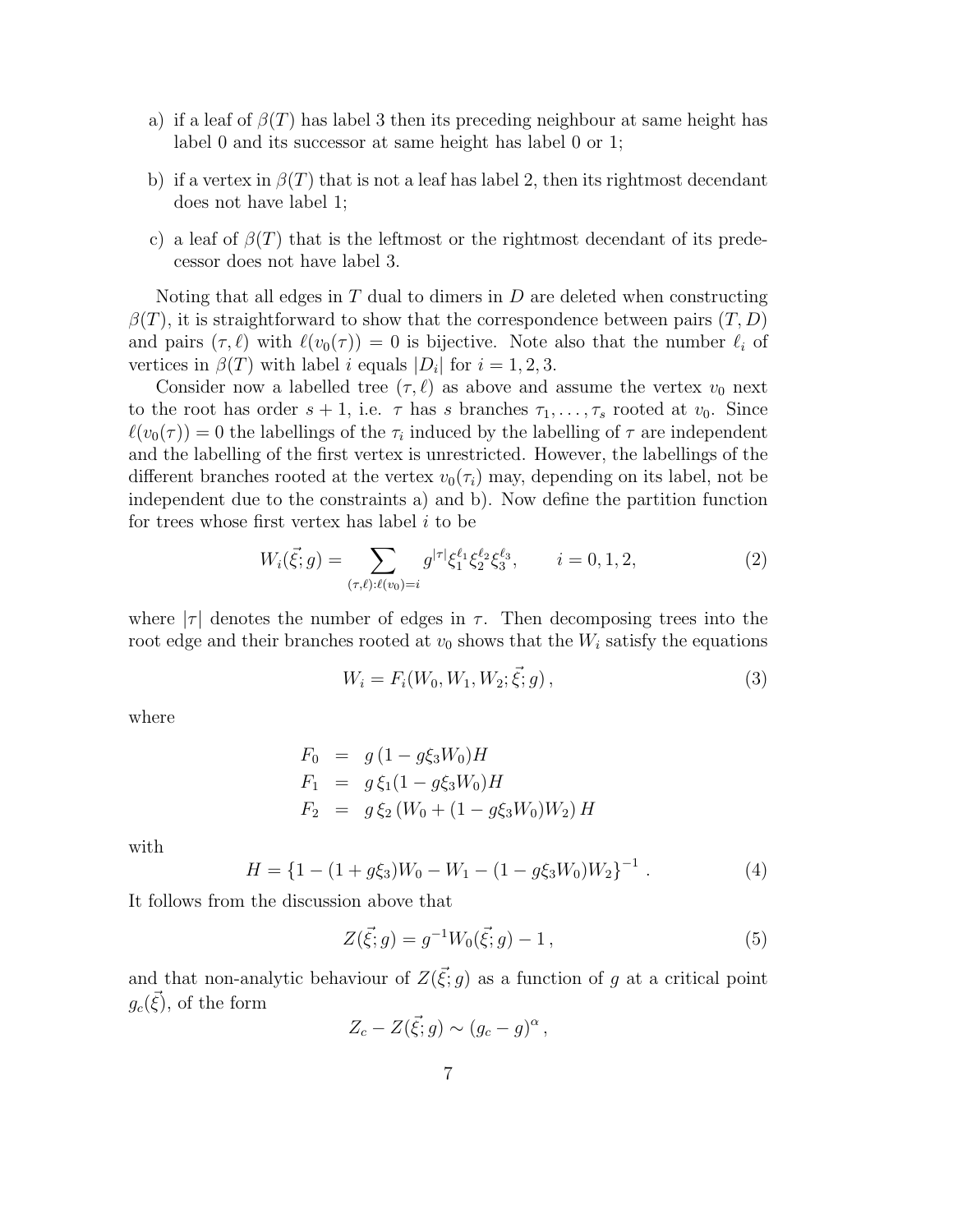for some  $0 < \alpha < 1$ , occurs if and only if  $W_0$  exhibits the same behaviour

<span id="page-7-1"></span>
$$
W_{0c} - W_0(\vec{\xi};g) \sim (g_c - g)^\alpha. \tag{6}
$$

Here and in the following the notation  $a \sim b$  is used to indicate that there exist constants  $c_1, c_2 > 0$  such that  $c_1 a \leq b \leq c_2 a$ . By eliminating  $W_1, W_2$  from [\(3\)](#page-6-0) we obtain

<span id="page-7-0"></span>
$$
(\xi_1 + g\xi_3)\xi_2 W_0^3 - (1 + \xi_1 + \xi_2 + g\xi_3 + g^2\xi_2\xi_3)W_0^2 + (1 + g\xi_2 + g^2\xi_3)W_0 - g = 0
$$
 (7)

which, for fixed  $\vec{\xi}$ , determines  $W_0$  as the unique root vanishing and analytic at  $g = 0$ . For  $\xi_1, \xi_2, \xi_3 \geq 0$  the Taylor expansion of  $W_0$  obtained from [\(2\)](#page-6-1) has positive coefficients and hence its radius of convergence  $g_c > 0$  is a singularity of  $W_0$ . This is a property of  $W_0$  that persists, as we shall see, in a larger range  $S$  of couplings  $\xi_1, \xi_2, \xi_3$  that are not necessarily positive. For generic  $\xi$  in this range,  $W_{0c}$  is a double root of [\(7\)](#page-7-0) at  $g = g_c$  and  $g_c$  is a square root branch point of  $W_0$  as a function of g. If  $\vec{\xi} \in S$  is such that  $W_{0c}$  is a triple root of [\(7\)](#page-7-0) at  $g = g_c$ , i.e.  $\alpha = 1/3$  in [\(6\)](#page-7-1), then  $({\xi}; g_c)$  is a multicritical point which we denote by  $({\xi_c}; g_c)$ .

The condition that  $g_c$  be a double root is obtained by differentiating [\(7\)](#page-7-0) w.r.t  $W_0$ , so that the critical coupling  $g_c$  and the corresponding value  $W_{0c}$  of  $W_0$  satisfy

<span id="page-7-2"></span>
$$
3(\xi_1 + g_c \xi_3)\xi_2(W_{0c})^2 - 2(1 + \xi_1 + \xi_2 + g_c \xi_3 + g^2 \xi_2 \xi_3)W_{0c} + (1 + g_c \xi_2 + g_c^2 \xi_3) = 0.
$$
 (8)

Using this in [\(7\)](#page-7-0) yields

<span id="page-7-3"></span>
$$
(1 + \xi_1 + \xi_2 + g_c \xi_3 + g_c^2 \xi_2 \xi_3)(W_{0c})^2 - 2(1 + g_c \xi_2 + g_c^2 \xi_3)W_{0c} + 3g_c = 0.
$$
 (9)

and  $g_c$  and  $W_{0c}$  are determined as functions of  $\overline{\xi}$  by [\(8\)](#page-7-2) and [\(9\)](#page-7-3).

Multicritical points additionally satisfy

<span id="page-7-4"></span>
$$
3(\xi_{1c} + g_c \xi_{3c})\xi_{2c}W_{0c} - (1 + \xi_{1c} + \xi_{2c} + g_c \xi_{3c} + g_c^2 \xi_{2c} \xi_{3c}) = 0.
$$
 (10)

The existence of such multicritical points can be established by e.g. setting  $\xi_1 = \xi$ ,  $\xi_2 = \kappa \xi$  and  $\xi_3 = 0$ , where  $\kappa > 0$ . The value  $\kappa = 2$  corresponds to the AZ model considered in [\[16\]](#page-25-0). However the results are universal for  $\kappa > 0$  and we will denote all these models as AZ models, and explicitly perform the calculations for  $\kappa = 1$ (except in footnote [2](#page-10-0) where we discuss the situation of an arbitrary real value of  $\kappa$ ). For  $\kappa = 1$  we use [\(8\)](#page-7-2), [\(9\)](#page-7-3) and [\(10\)](#page-7-4) to obtain the equation

<span id="page-7-5"></span>
$$
\xi_c^3 + 24\xi_c^2 + 3\xi_c - 1 = 0\tag{11}
$$

for the critical value of  $\xi$ . This polynomial has one positive root and two negative roots and a closer analysis shows that the largest negative root  $\xi_c \approx -0.278$  corresponds to a multicritical point  $(\xi_c, \xi_c, 0; g_c)$ , while  $g_c$  is a square root singularity of  $W_0$  for  $\xi > \xi_c$  (for a discussion of the situation for a general value of  $\kappa$  see footnote [2\)](#page-10-0).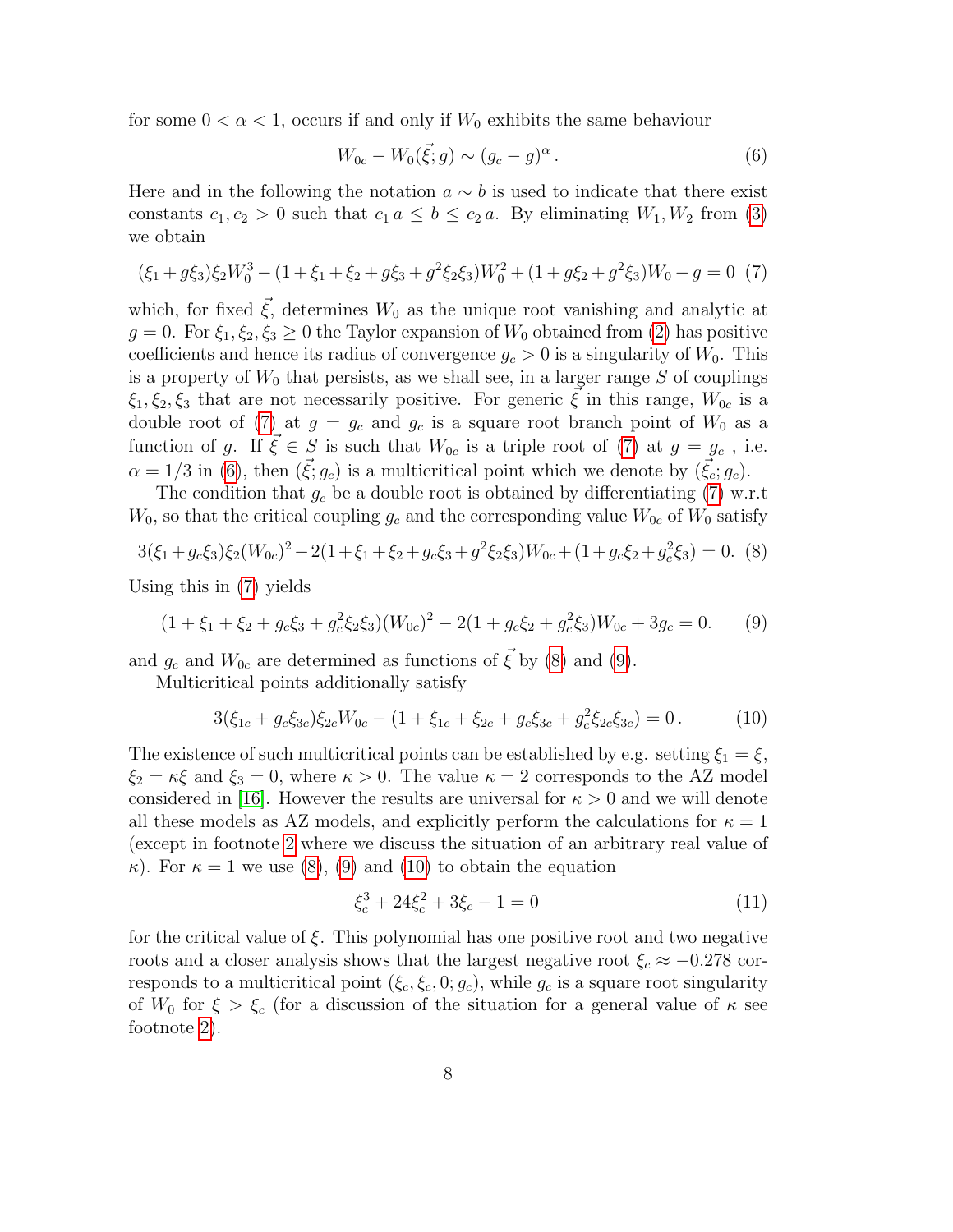

<span id="page-8-0"></span>Figure 4: Graphical illustration of  $\mathbb{G}(\xi, g; r)_{ii}$ .

# <span id="page-8-2"></span>3 The two-point function for  $\xi_1 = \xi_2 = \xi, \xi_3 = 0$

We now consider the fractal behaviour of triangulations and the corresponding labelled trees close to the critical point for the AZ model. The Hausdorff dimension in the grand canonical ensemble is determined by the decay rate of the two point function [\[19\]](#page-25-8).

Concentrating first on trees define a marked labelled tree to be a triple  $(v, \tau, \ell)$ where  $(\tau, \ell)$  is a labelled tree as above and v is a vertex in  $\tau$  different from the root and the first vertex  $v_0$ . By  $d(v)$  we denote the graph distance from the root to v. The two-point function  $\mathbb{G}(\xi, g; r)$  is defined by

$$
(\mathbb{G}(\xi, g; r))_{ij} = W_j^{-1} \sum_{(v, \tau, \ell): \ell(v_0) = i, \ell(v) = j, d(v) = r+1} g^{|\tau|} \xi^{\ell_1 + \ell_2},
$$

for  $i, j \in \{0, 1, 2\}$  and  $r \geq 1$ . A schematic illustration of the two-point function is shown in Fig. [4,](#page-8-0) from which it follows by standard arguments and considerations similar to those leading to [\(3\)](#page-6-0) that

$$
\mathbb{G}(\xi, g; r) = \mathbb{T}(\xi, g)^r, \qquad (12)
$$

where

$$
(\mathbb{T}(\xi, g))_{ij} = \frac{\partial F_i}{\partial W_j} \tag{13}
$$

which after some simplification gives

<span id="page-8-1"></span>
$$
\mathbb{T}(\xi, g) = g^{-1} W_0^2 \begin{pmatrix} 1 & 1 & 1 \\ \xi & \xi & \xi \\ \xi (1 - \xi W_0) & \xi W_0 (1 - \xi W_0)^{-1} & \xi (1 - \xi W_0) \end{pmatrix} . \tag{14}
$$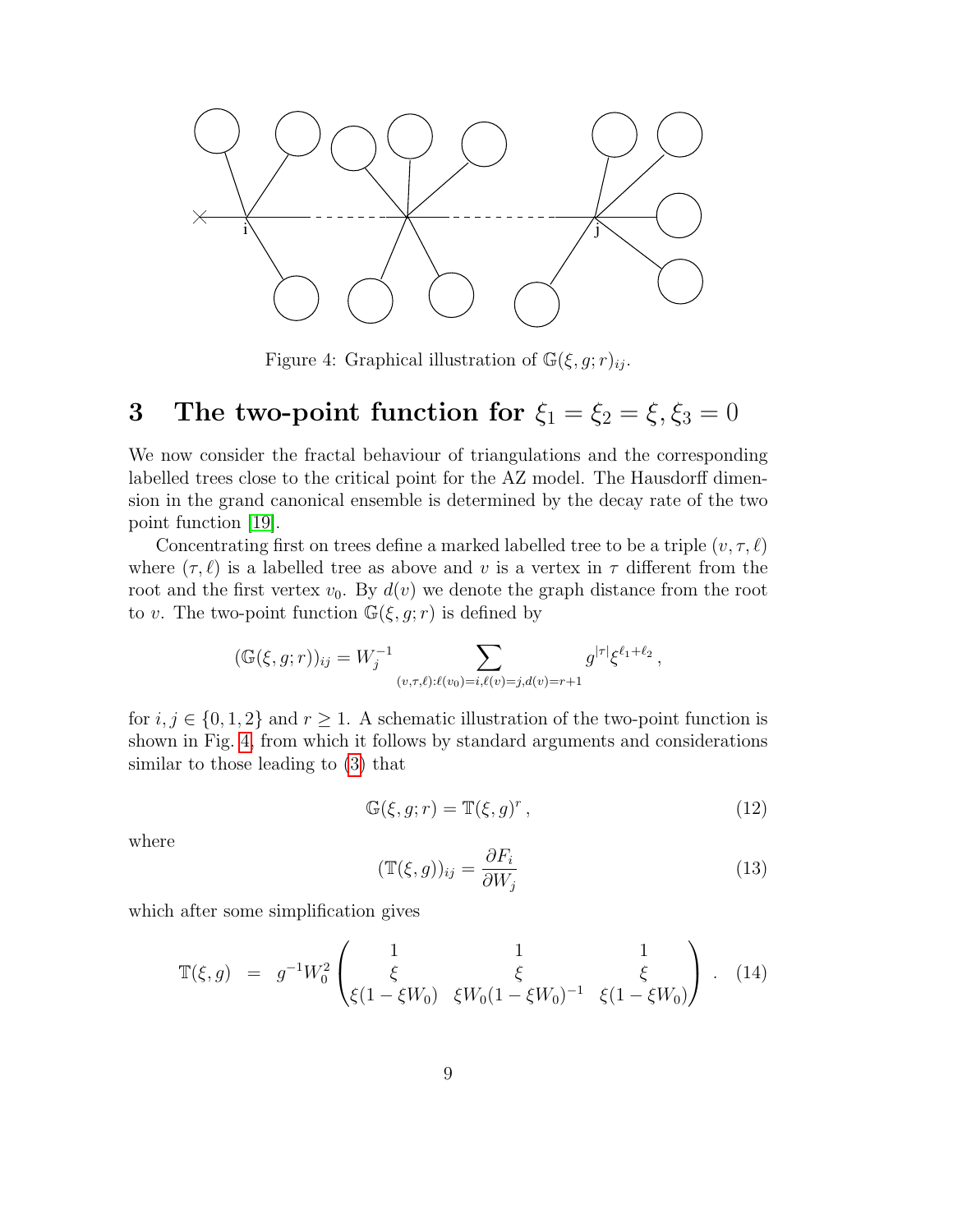Clearly, the matrix  $\mathbb T$  has one eigenvalue  $\lambda_3 = 0$ . The two other eigenvalues,  $\lambda_1$  and  $\lambda_2$ , are solutions of the characteristic equation

$$
\lambda^{2} - \left( -1 + (1 + \xi g) \frac{W_{0}}{g} \right) \lambda + \frac{\xi^{2} W_{0}^{3}}{g} = 0.
$$
 (15)

which we rewrite as

<span id="page-9-0"></span>
$$
\left(\lambda - 1\right)\left(\lambda - \frac{\xi^2 W_0^3}{g}\right) + \lambda \left(1 - \xi W_0\right) \frac{W_0}{g} \frac{\partial g}{\partial W_0} = 0. \tag{16}
$$

On the critical line  $(W_{0c}(\xi), g_c(\xi))$ ,  $\xi \geq \xi_c$ , the last term vanishes and

$$
\lambda_1 = 1, \quad \lambda_2 = \frac{\xi^2 W_{0c}(\xi)^3}{g_c(\xi)} \quad \text{for } \xi \ge \xi_c. \tag{17}
$$

In particular, for  $\xi = 0$  we have  $W_{0c} = 1/2$ ,  $g_c = 1/4$  and  $\lambda_2 = 0$ . As  $\xi$  decreases from zero to  $\xi_c \approx -0.278$  we find that  $\lambda_2$  increases monotonically to  $\lambda_{2c} = 1$ , where the value 1 is a simple consequence of  $(7)$  and  $(10)$ .

For fixed  $\xi > \xi_c$  the two eigenvalues are real for  $\Delta g = g - g_c$  small enough and the dominant eigenvalue is  $\lambda_1$  approaching 1 as  $g \to g_c$ . Hence, we get in this case

$$
\mathbb{G}(\xi, g; r) = e^{-m(g)r + o(r)}
$$

as  $r \to \infty$ , where

$$
m(g) \sim \Delta \lambda_1 = 1 - \lambda_1.
$$

At the critical line for  $\xi > \xi_c$  we have  $g'(W_0) = 0$  and  $g''(W_0) \neq 0$ , i.e.  $\alpha = 1/2$  in eq.  $(6)$ . Thus we obtain from  $(16)$ 

$$
\Delta\lambda_1 \sim \frac{\partial g}{\partial W_0} \sim |\Delta g|^{\frac{1}{2}}.
$$
\n(18)

Hence, the two-point functions decay exponentially with rate

$$
m(g) \sim |\Delta g|^{\frac{1}{2}}.
$$

This shows that for the labelled trees with  $\xi > \xi_c$  the global Hausdorff dimension, defined as the inverse of the critical exponent of  $m(g)$  (see e.g. [\[19\]](#page-25-8)), is  $d_H = 2$ .

At the multicritical point  $(\xi_c, g_c)$ , on the other hand, we have  $g'(W_0)$  =  $g''(W_0) = 0$  and  $\alpha = 1/3$  in [\(6\)](#page-7-1). Using this and [\(10\)](#page-7-4) gives

$$
(1 - \xi_c W_0) \frac{\partial g}{\partial W_0} = 3\xi_c^2 (\Delta W_0)^2 + \xi_c \Delta g , \qquad (19)
$$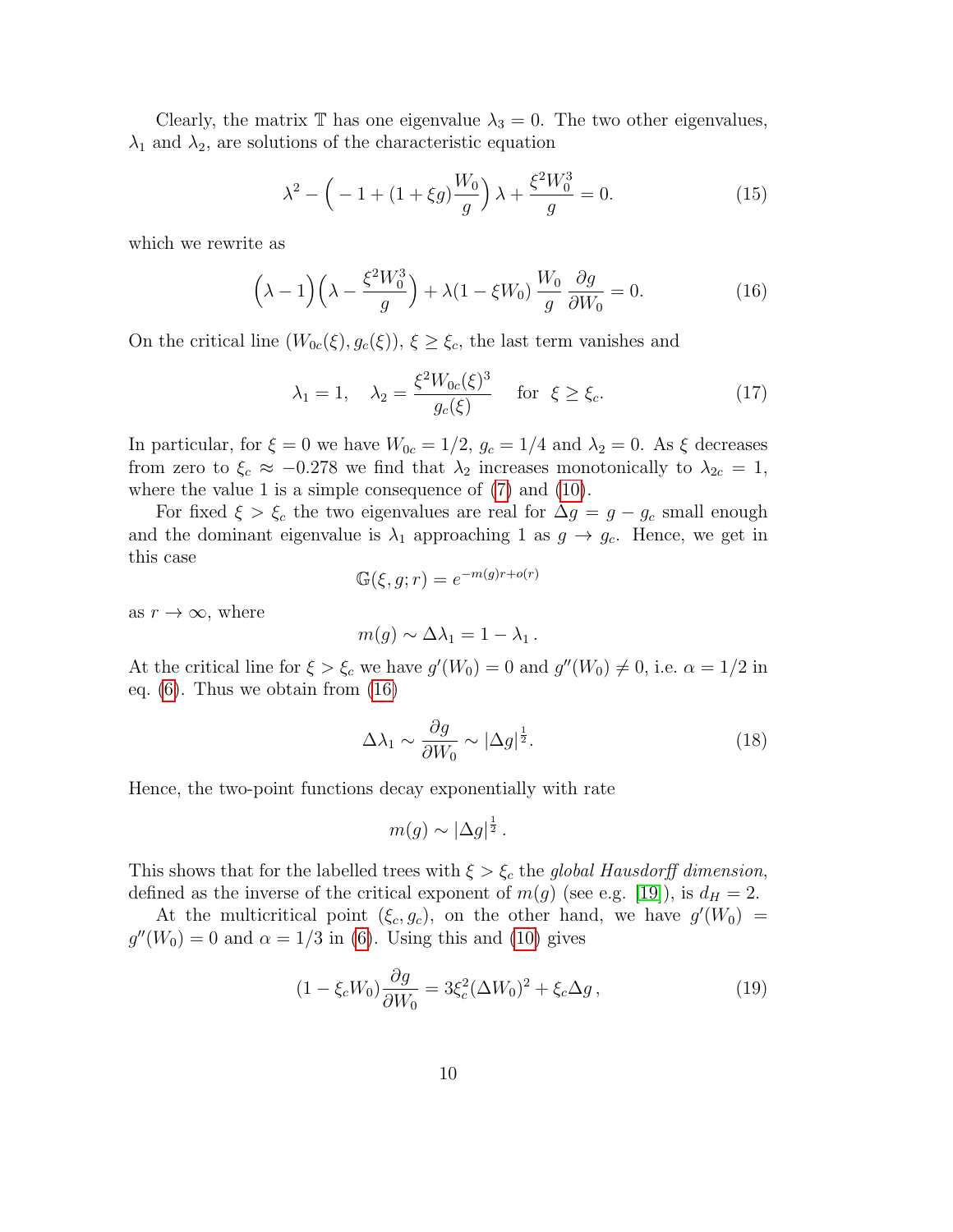where  $\Delta W_0 = W_0 - W_{0c}$ . Inserting this expression into [\(16\)](#page-9-0) and setting  $\Delta \lambda = 1 - \lambda$ now gives<sup>[2](#page-10-0)</sup>

<span id="page-10-1"></span>
$$
(\Delta \lambda)^2 + \frac{3}{W_{0c}} \Delta \lambda \Delta W_0 + \frac{3}{(W_{0c})^2} (\Delta W_0)^2 = O(\Delta W_0^3),\tag{20}
$$

and hence

$$
\Delta\lambda = \frac{3}{2W_{0c}} |\Delta W_0| (1 \pm i/\sqrt{3}) + O(\Delta W_0^2). \tag{21}
$$

In particular,  $\lambda_1 = \overline{\lambda}_2$  is complex for  $g < g_c$  in this case and we conclude that  $\mathbb{G}(\xi, q; r)$  decays exponentially (dressed with oscillating factors) with decay rate

$$
m(g) \sim \text{Re}\,\Delta\lambda \sim |\Delta W_0| \sim |\Delta g|^{\frac{1}{3}}.
$$

This yields the value  $d_H = 3$  for the global Hausdorff dimension at  $\xi = \xi_c$ .

Returning to the dimer model on causal dynamical triangulations the twopoint function  $G(\xi, q; r)$  is defined in the same manner as for trees by marking a vertex v at distance  $d(r)$  from the central vertex of the triangulation T and setting

$$
G(\xi, g; r) = \sum_{(v,T,D):d(v)=r} g^{|T|/2} \xi^{|D_1|+|D_2|}.
$$

Using the mapping  $\beta$  between the dimer model and the labelled tree model we obtain

$$
G(\xi, g; r) = g^{-1} \sum_{j} \mathbb{G}_{0j}(\xi, g; r) W_j(g) .
$$

In particular,  $G(\xi, g; r)$  has the same exponential decay rate as the two-point functions  $\mathbb{G}(\xi, g; r)_{ij}$ , and hence the global Hausdorff dimension of the dimer model coincides with that of the labelled tree model, i.e.  $d_H = 2$  for  $\xi > \xi_c$  and  $d_H = 3$  for  $\xi = \xi_c$ .

$$
-b^3 \xi_c^3 + 3(9 - b^2)\xi_c^2 - 3b\xi_c - 1 = 0, \quad \kappa = b + 2.
$$

<span id="page-10-0"></span><sup>&</sup>lt;sup>2</sup> One can repeat the calculations leading to [\(20\)](#page-10-1) for the general assignment  $\xi_1 = \xi$ ,  $\xi_2 = \kappa \xi$ ,  $\xi_3 = 0, \kappa > 0$ , and find that [\(20\)](#page-10-1) is independent of  $\kappa$ . However the values of  $W_{0c}$ ,  $g_c$  and  $\xi_c$ depend on  $\kappa$ . What is important is the existence of a multicritical point  $\xi_c$ . For  $\kappa = 1$  this was ensured by eq. [\(11\)](#page-7-5). The equation for a general  $\kappa$  is

For  $\kappa > 0$  the largest real negative root corresponds to the multicritical point, precisely as in [\(11\)](#page-7-5). Interestingly, for the original AZ value  $b = 0$  the equation simplifies to a trivial second order equation (it is the point where the equation changes from having two negative and one positive solution to one negative and two positive solutions, the third root moving to  $-\infty$ for  $b \to 0^-$  and to  $\infty$  for  $b \to 0^+$ ). However, this has no consequences for the discussion of multicriticality. For  $\kappa < 0$  there is no negative real solution.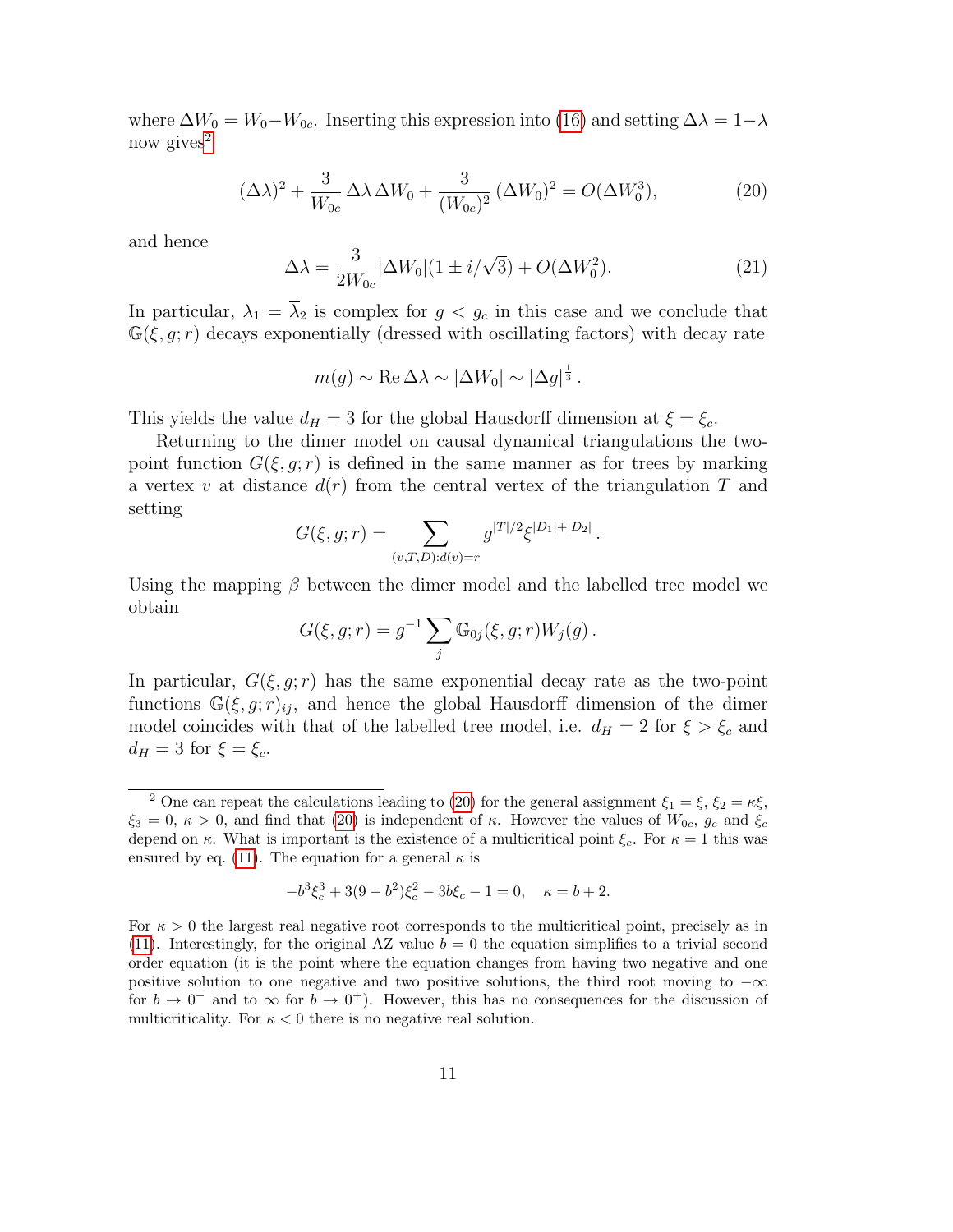#### <span id="page-11-1"></span>4 The infinite size limit

In this section we consider an alternative notion of Hausdorff dimension for the labelled tree model by considering only critical trees, i.e. we shall evaluate the infinite size limit first and express the Hausdorff dimension in terms of volume growth on infinite trees. In order to make this precise, let us introduce the finite size partition functions  $W_{iN}(\vec{\xi})$  by restricting the sum in [\(2\)](#page-6-1) to trees  $\tau$  of fixed size  $N$ , so that

$$
W_i(\vec{\xi};g) = \sum_N g^N W_{iN}(\vec{\xi}) .
$$

The distributions  $\mu_{iN}$  of labelled trees of fixed size N are obtained by normalizing the weights defining  $W_{iN}$ , i.e.

$$
\mu_{iN}(\tau,\ell) = \frac{1}{W_{iN}(\vec{\xi})} \xi_1^{\ell_1} \xi_2^{\ell_2} \xi_3^{\ell_3}.
$$

Obviously,  $\mu_{0N}$  is non-negative whenever  $\xi_1, \xi_2, \xi_3 \geq 0$  and hence defines a probability distribution. For  $\xi_1 = \xi_2 = \xi$  and  $\xi_3 = 0$  it is not difficult to see that this even holds true for  $\xi \geq -\frac{1}{4}$ , but not for  $\xi_c \leq \xi < -\frac{1}{4}$  $\frac{1}{4}$ . Similar remarks apply to  $\mu_{iN}$  up to a sign factor. Our aim is to consider limits of the expectations  $\langle \cdot \rangle_{iN}$ with respect to the (signed) distributions  $\mu_{iN}$  as  $N \to \infty$ , for arbitrary values of  $\xi \in S$ .

As a consequence of [\(6\)](#page-7-1) and standard transfer theorems (see e.g. [\[20\]](#page-25-9)) the following asymptotic behaviour of  $W_{iN}(\vec{\xi})$  for large N holds:

$$
W_{iN}(\vec{\xi}) = \Omega_i N^{-3/2} g_c(\vec{\xi})^{-N} (1 + \mathcal{O}(\frac{1}{N})) \quad \text{if } \alpha = 1/2 \,, \tag{22}
$$

<span id="page-11-0"></span>
$$
W_{iN}(\vec{\xi}) = \Omega_i N^{-4/3} g_c(\vec{\xi})^{-N} (1 + \mathcal{O}(\frac{1}{N})) \quad \text{if } \alpha = 1/3 \,, \tag{23}
$$

where the constants  $\Omega_i$  depend on  $\vec{\xi}$ . We note that the relations [\(3\)](#page-6-0) imply

$$
\Omega_1 = \xi_1 \Omega_0 \tag{24}
$$

$$
\Omega_2 = \xi_2 W_{0c} \frac{2 - \xi_2 W_{0c} - g_c \xi_3 W_{0c}}{(1 - \xi_2 W_{0c})^2 (1 - g_c \xi_3 W_c)^2} \Omega_0.
$$
\n(25)

Using [\(22\)](#page-11-0) and [\(23\)](#page-11-0) it follows by a straight-forward generalization of argu-ments given in [\[21,](#page-25-10) [18\]](#page-25-7) that for any local quantity  $A(\tau, \ell)$  depending only on the structure of  $(\tau, \ell)$  within a finite distance R from the root of  $\tau$ , such as the volume of the ball  $B_R(\tau)$  of radius R centered at the root, the limiting expectation values

$$
\langle A \rangle_i = \lim_{N \to \infty} \langle A \rangle_{iN}
$$

exist.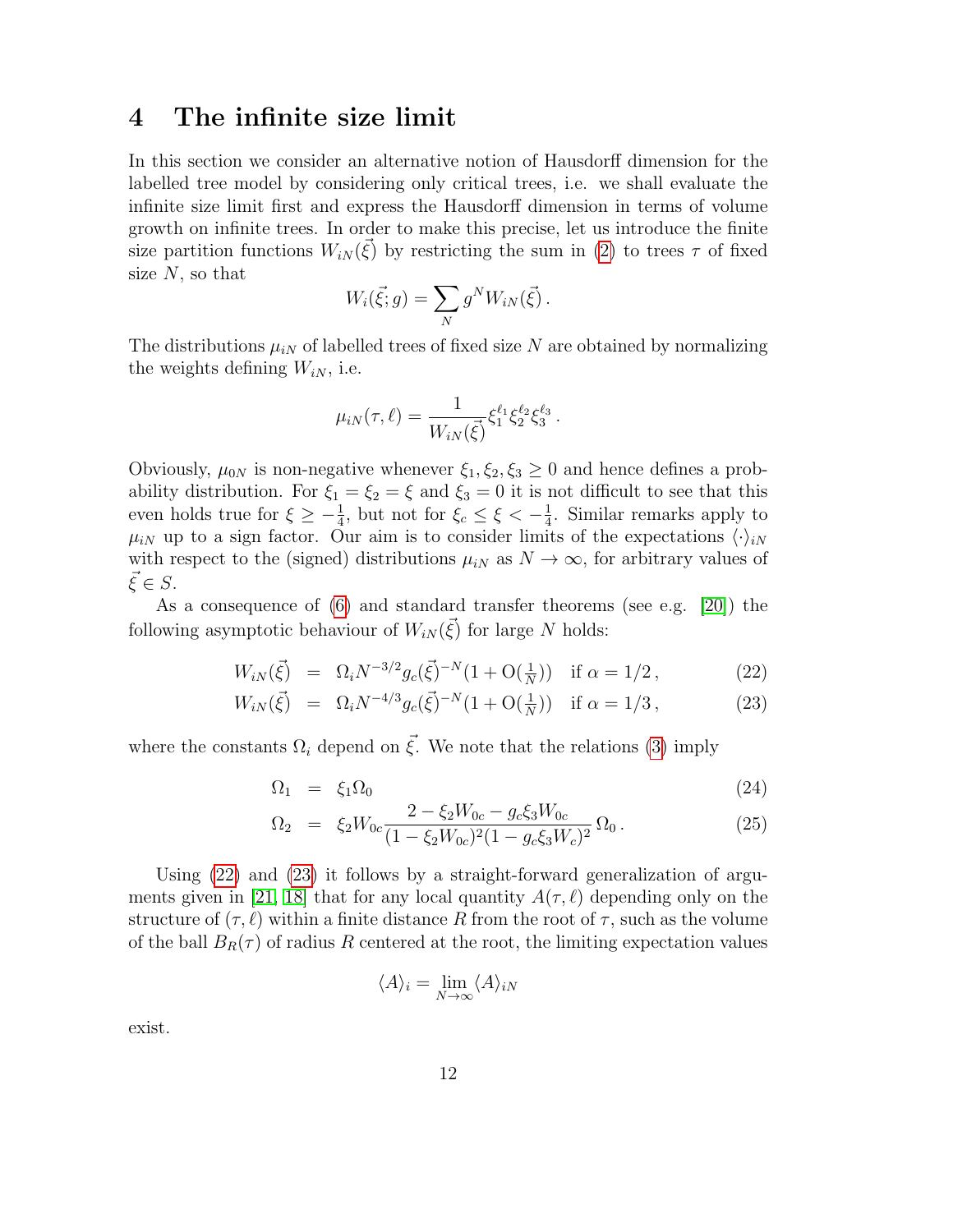

<span id="page-12-0"></span>Figure 5: Finite trees attached to the first few vertices on the spine of an infinite tree.

We next briefly describe how to calculate the limiting expectation values  $\langle A \rangle_i$ in terms of infinite labelled trees, further details can be found in [\[21,](#page-25-10) [18\]](#page-25-7). Here an infinite labelled tree means an infinite rooted planar tree with root of order 1 with a labelling respecting the same conditions a)- c) as previously. Moreover, only trees with a single spine, that is an infinite self-avoiding path starting at the root, contribute to  $\langle A \rangle_i$ , see Fig. [5.](#page-12-0) The spine vertices of an infinite labelled tree L will be denoted by  $r, u_1, u_2, u_3, \ldots$ , ordered by increasing distance from the root  $r$ . Thus  $L$  is obtained by grafting finite labelled trees with root of order 1, called branches, at the spine vertices  $u_i$  on both sides of the spine. Considering only the finite part  $r, u_1, u_2, \ldots, u_N$  of the spine one of the branches rooted at  $u_N$ is infinite and all other branches are finite. We denote by  $L(N)$  the finite labelled tree obtained by removing the infinite branch at  $u_N$  except the edge  $u_N u_{N+1}$ and consider  $L(N)$  as a finite labelled tree with a finite spine  $r, u_1, u_2, \ldots, u_{N+1}$ both of whose end vertices have order 1. By  $\mathcal{A}(L_0)$  we denote the set of all infinite labelled trees such that  $L(N)$  equals a fixed finite labelled tree  $L_0$  with a distinguished spine  $r, u_1, u_2, \ldots, u_{N+1}$ . With this notation the limiting weight of the set  $\mathcal{A}(L_0)$  equals

<span id="page-12-1"></span>
$$
\mu_i(\mathcal{A}(L_0)) = \Omega_i^{-1} \Omega_{\ell_{N+1}} \rho_i(L_0), \qquad (26)
$$

where  $\rho_i(L_0)$  is the grand canonical weight of  $L_0 = (\tau_0, \ell_0)$  at the critical point  $(\vec{\xi}; g_c)$  given by

<span id="page-12-2"></span>
$$
\rho_i(\tau_0, \ell_0) = \delta_{\ell_0(u_1), i} g_c^{|\tau_0| - 1} \xi_1^{\ell_{01} - \delta_{\ell_0(u_{N+1}), 1}} \xi_2^{\ell_{02} - \delta_{\ell_0(u_{N+1}), 2}} \xi_3^{\ell_{03}}.
$$
\n(27)

The information contained in [\(26\)](#page-12-1) and [\(27\)](#page-12-2) suffices to calculate  $\langle A \rangle_i$  for any local quantity A. We now proceed to calculate  $\langle |B_R|\rangle_i$ , where  $|B_R(L)|$  denotes the size of  $B_R(L)$ , i.e. the number of edges in  $\tau$  whose vertices are at graph distance at most R from the root. The local Hausdorff dimension  $d_h$  of the random tree defined by  $\mu_i$  is defined by

$$
\langle |B_R| \rangle_i \sim R^{d_h} \tag{28}
$$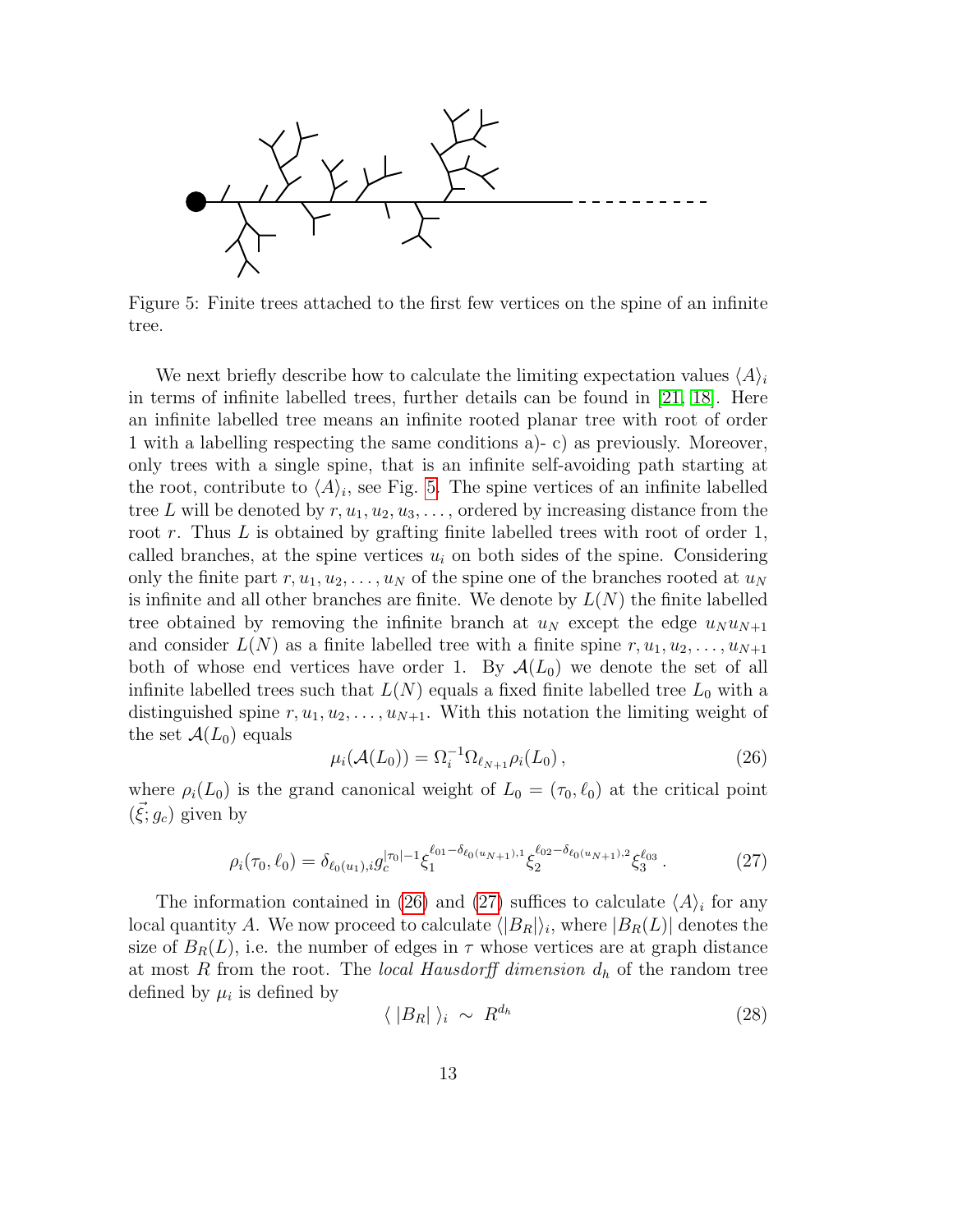as  $R \to \infty$ . The purpose of the next two subsections is to evaluate  $d_h$  in the case  $\xi_3 = 0$  and demonstrate that its value coincides with  $d_H$  as found in Section 3.

#### 4.1 Volume of a finite tree for  $\xi_1 = \xi_2 = \xi$ ,  $\xi_3 = 0$

We let  $H_i^R$  denote the (unnormalized) expectation value of the number of vertices  $h_R(\tau)$  at distance R from the root of a finite tree  $\tau$  with label i on its vertex  $v_0$ at the critical value  $g_c(\xi)$  of the coupling g, that is

$$
H_i^R = \sum_{(\tau,\ell):\ell(v_0)=i} h_R(\tau) g_c^{|\tau|} \xi^{\ell_1+\ell_2} . \tag{29}
$$

Applying arguments similar to those leading to [\(3\)](#page-6-0) one obtains, for  $i = 0, 1, 2$ ,

<span id="page-13-2"></span>
$$
H_i^1 = W_{ic},
$$
  
\n
$$
H_i^R = \sum_{j=0}^2 \mathbb{T}(\xi, g_c(\xi))_{ij} H_j^{R-1}, \quad R \ge 2,
$$
\n(30)

where T is given by [\(14\)](#page-8-1).  $\mathbb{T}_c = \mathbb{T}(\xi, g_c(\xi))$  has eigenvalues

$$
\lambda_0 = 0, \quad \lambda_1 = 1, \quad \lambda_2 = \frac{\xi^2 W_{0c}(\xi)^3}{g_c(\xi)},
$$
\n(31)

and right eigenvectors corresponding to the non-zero eigenvalues

<span id="page-13-0"></span>
$$
\mathbf{e}^{(1)} = \mathbf{M} = \frac{W_{0c}^2}{g_c} \begin{pmatrix} 1 \\ \xi \\ g_c W_{0c}^{-2} - 1 - \xi \end{pmatrix}, \ \mathbf{e}^{(2)} = \frac{W_{0c}^2}{g_c} \begin{pmatrix} 1 \\ \xi \\ \lambda_2 g_c W_{0c}^{-2} - 1 - \xi \end{pmatrix}.
$$
 (32)

Here

$$
\mathbf{M} = \Omega^{-1}(\Omega_0, \Omega_1, \Omega_2),
$$

where

$$
\Omega = \sum_{i=0}^2 \Omega_i \,,
$$

such that  $\sum_i M_i = 1$ .

There are now two cases to consider:

 $\xi > \xi_c$  The eigenvalue  $\lambda_2 < 1$ ,  $\mathbb{T}_c$  is diagonalizable and it is straightforward to show that

<span id="page-13-1"></span>
$$
\mathbf{H}^{R} = (1 - \lambda_{2})^{-1} \left[ (1 - (\lambda_{2} + 1) g_{c} W_{0c}^{-1}) \mathbf{M} + \lambda_{2}^{R-1} (2 g_{c} W_{0c}^{-1} - 1) \mathbf{e}^{(2)} \right].
$$
 (33)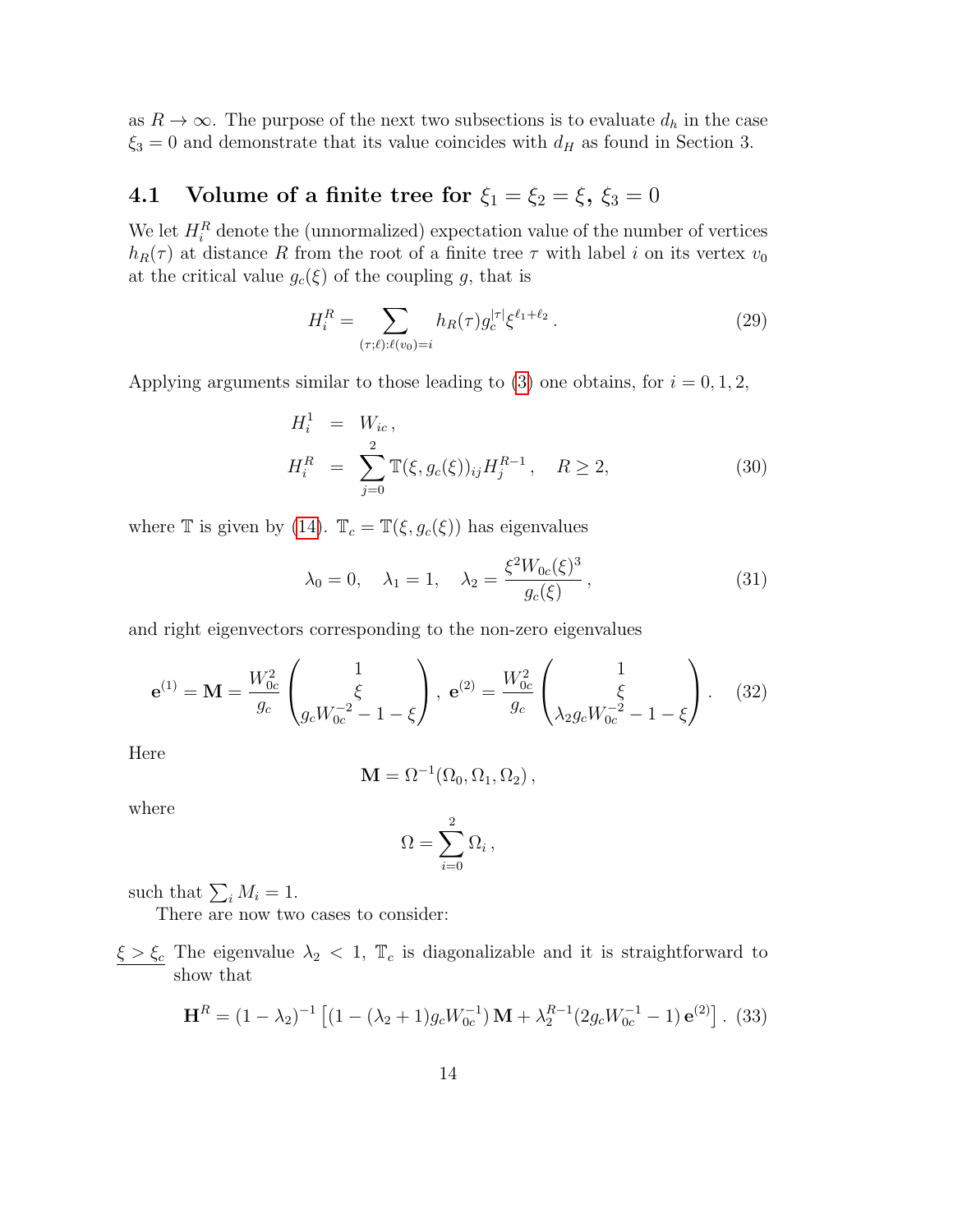$\xi = \xi_c$  The eigenvalue  $\lambda_2 = 1$  and we see from [\(32\)](#page-13-0) that its eigenvector coincides with  $\mathbf M$  so  $\mathbb T_c$  has non-trivial Jordan normal form and a new vector

$$
\varepsilon = \begin{pmatrix} 0 \\ 0 \\ 1 \end{pmatrix} \tag{34}
$$

emerges satisfying

<span id="page-14-2"></span>
$$
\mathbb{T}_c \varepsilon = \mathbf{M} + \varepsilon. \tag{35}
$$

Setting

$$
\mathbf{W} = (W_0, W_1, W_2)
$$

and noting that

$$
\mathbf{W}_c = g_c W_{0c}^{-1} \mathbf{M} + (1 - 2g_c W_{0c}^{-1}) \varepsilon \tag{36}
$$

then gives

<span id="page-14-1"></span>
$$
\mathbf{H}^{R} = \mathbf{W}_{c} + (R - 1)(1 - 2g_{c}W_{0c}^{-1})\mathbf{M}, \quad R \ge 1.
$$
 (37)

## 4.2 Volume of an infinite tree for  $\xi_1 = \xi_2 = \xi$ ,  $\xi_3 = 0$

We let  $K_i^R$  denote the (unnormalized) expectation value with respect to the measure  $\mu_i$  of the number  $k_R(\tau)$  of vertices at distance R from the root of an infinite tree  $\tau$  up to a normalization factor. Specifically,

$$
K_i^R = \Omega^{-1} \Omega_i \langle k_R \rangle_i.
$$

By decomposing the tree into its branches at the vertex  $u_1$  next to the root one finds that  $K_i^R$  satisfies

$$
K_i^R = \frac{\partial F_i}{\partial W_j} K_j^{R-1} + M_j \frac{\partial^2 F_i}{\partial W_j \partial W_k} H_k^{R-1}
$$
\n(38)

or

<span id="page-14-0"></span>
$$
\mathbf{K}^R = \mathbb{T}_c \mathbf{K}^{R-1} + \Gamma \mathbf{H}^{R-1} \tag{39}
$$

where

$$
\Gamma_{ik} = M_j \frac{\partial^2 F_i}{\partial W_j \partial W_k} = M_j \Lambda_{i,jk}.
$$
\n(40)

The first term in [\(39\)](#page-14-0) is the contribution of the infinite branch and the second term that of the finite branches. As each tree has only a single vertex at height 1,

$$
\mathbf{K}^1 = \mathbf{M}.\tag{41}
$$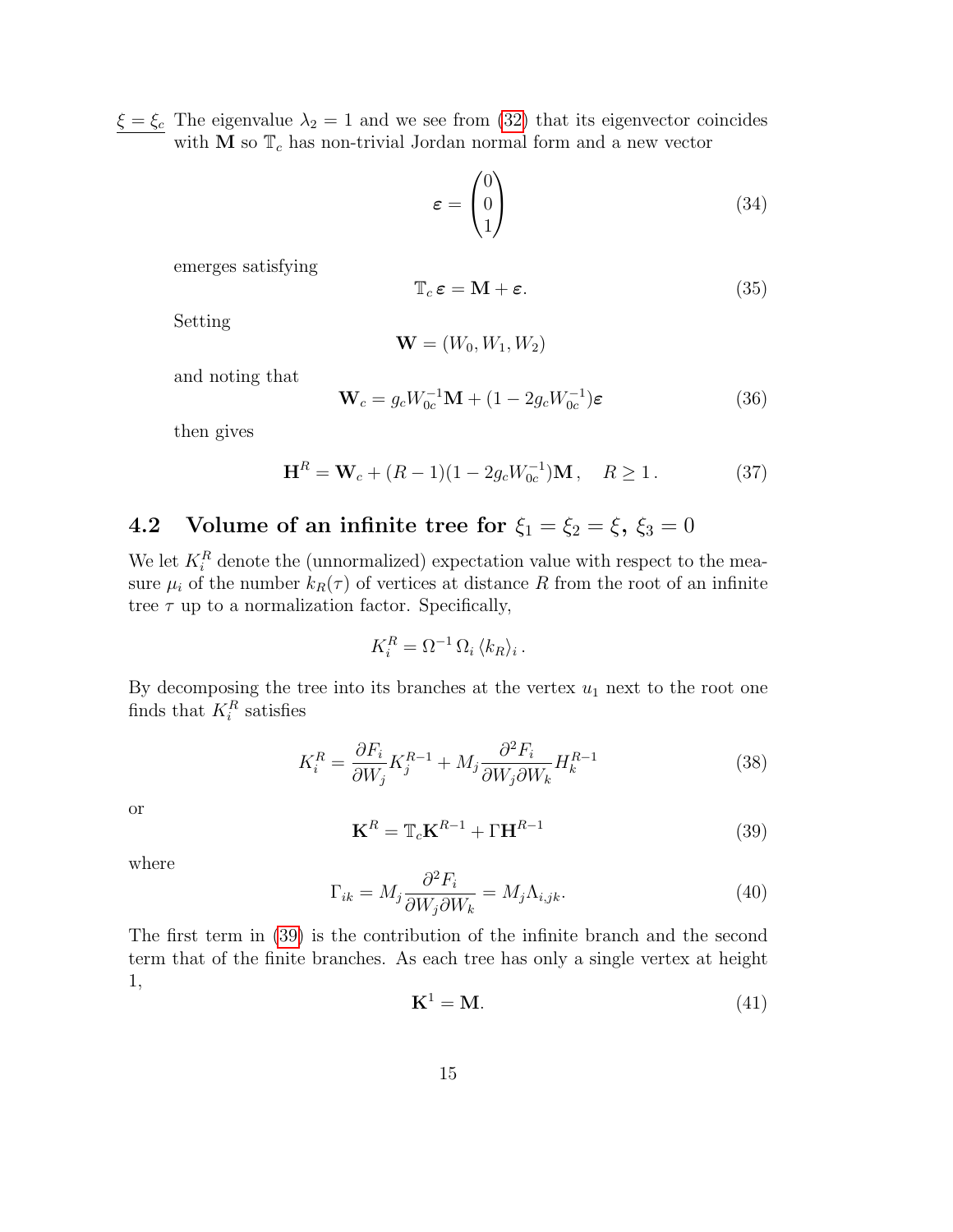The equation [\(39\)](#page-14-0) is easily iterated to get

<span id="page-15-0"></span>
$$
\mathbf{K}^{R} = \mathbf{M} + \sum_{\ell=1}^{R-1} \mathbb{T}_{c}^{\ell-1} \Gamma \mathbf{H}^{R-\ell}.
$$
 (42)

There are again two cases to consider:

 $\xi > \xi_c$  Combining [\(33\)](#page-13-1) and [\(42\)](#page-15-0) and noting that

$$
\Gamma \mathbf{M} = 2g_c^{-1} W_{0c} \mathbf{M} \tag{43}
$$

gives

$$
\mathbf{K}^{R} = 2 \frac{(W_{0c}g_{c}^{-1} - \lambda_{2} - 1)}{1 - \lambda_{2}} R \mathbf{M} + O(1)
$$
(44)

from which we get

$$
\langle |B_R| \rangle_i = \Omega_i^{-1} \Omega \sum_{n=1}^R K_i^n = \Omega \frac{(W_{0c} g_c^{-1} - \lambda_2 - 1)}{1 - \lambda_2} R^2 + O(R). \tag{45}
$$

It is straightforward to check that the coefficient of the  $R^2$  term is positive for all  $\xi > \xi_c$  so we have shown that  $d_h = 2$  in this regime. Note also that the coefficient diverges at  $\xi = \xi_c$ , where  $\lambda_2 \to 1$ , indicating that  $d_h$  changes there.

 $\xi = \xi_c$  Combining [\(37\)](#page-14-1) and [\(42\)](#page-15-0) we have

$$
\mathbf{K}^{R} = \mathbf{M} + \sum_{\ell=1}^{R-1} \mathbb{T}_{c}^{\ell-1} \Gamma \left( (1 - 2g_{c}W_{0c}^{-1})(\boldsymbol{\varepsilon} - \mathbf{M}) + g_{c}W_{0c}^{-1}\mathbf{M} \right) + \sum_{\ell=1}^{R-1} \mathbb{T}_{c}^{\ell-1} \Gamma \left( (R-\ell)(1 - 2g_{c}W_{0c}^{-1})\mathbf{M} \right)
$$
(46)

It is straightforward to check that at the tricritical point

$$
\Gamma \, \varepsilon = 2g_c^{-1} W_{0c} \left( \mathbf{M} + \frac{1}{2} \varepsilon \right). \tag{47}
$$

Using this identity and [\(35\)](#page-14-2) then gives

$$
\mathbf{K}^{R} = 3 \left( \frac{W_{0c}}{2g_c} - 1 \right) R^2 \mathbf{M} + O(R). \tag{48}
$$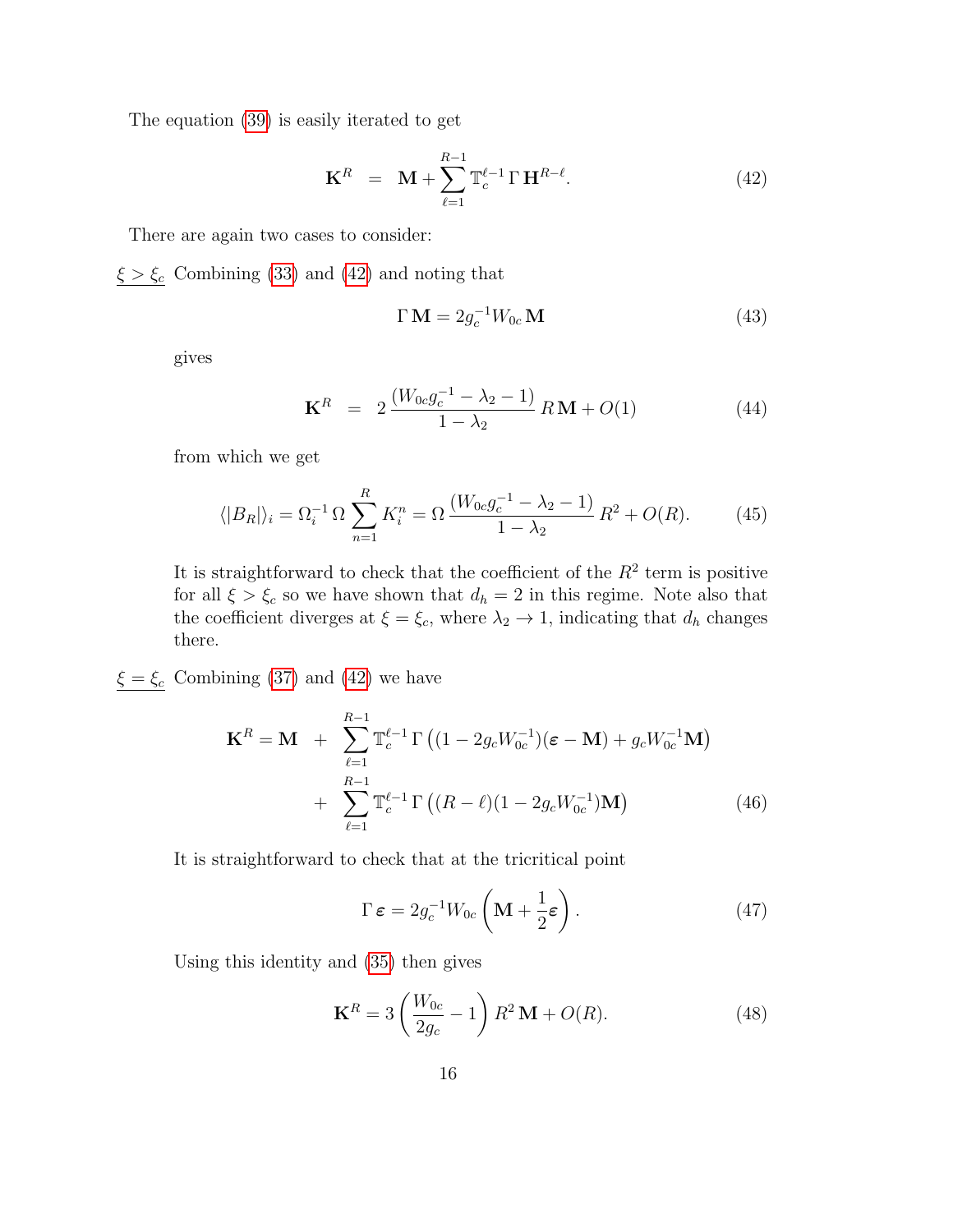It is worth noting that one might have supposed from [\(35\)](#page-14-2), [\(37\)](#page-14-1) and [\(42\)](#page-15-0) that  $\mathbf{K}^R$  would be  $O(R^3)$ ; however the coefficient of this leading term vanishes as a consequence of the tri-criticality condition. It follows now that

$$
\langle |B_R| \rangle_i = \Omega_i^{-1} \Omega \sum_{n=1}^R K_i^n = \Omega \left( \frac{W_{0c}}{2g_c} - 1 \right) R^3 + O(R^2)
$$
 (49)

The coefficient of the  $R<sup>3</sup>$  term evaluates to a positive number so we have shown that  $d_h = 3$  at  $\xi = \xi_c$  in the AZ model.

## 5 The extended model  $\xi_3\neq 0$

In [\[16\]](#page-25-0) it was argued that the AZ model with the CDT coupled to a reduced set of dimers is not likely to differ significantly from the full CDT-with-dimers system (hereafter called CDT-D). We claim here that this is probably not correct by considering what happens when  $\xi_3 \neq 0$ ; this perturbation is arguably closer to the CDT-D model as it incorporates more of the possible dimer types than the AZ model.

In the most general case  $T$  is given by

$$
\mathbb{T}(\xi; g) = H \begin{pmatrix} g(1 + g\xi_3 W_1)H & W_0 & W_0(1 - g\xi_3 W_0) \\ g\xi_1(1 + g\xi_3 W_1)H & W_1 & W_1(1 - g\xi_3 W_0) \\ g\xi_2(1 - W_1(1 - g\xi_3 W_2))H & W_2 & \xi_2 W_0(1 - W_1 - g\xi_3 W_0) \end{pmatrix} .
$$
 (50)

It is straightforward although tedious to show that on the critical surface  $g_c(\xi_1, \xi_2, \xi_3)$ 

$$
\mathbf{M} = \frac{W_{0c}^2}{g_c} \left( 1 + \xi_3 (1 + \xi_1) W_0^3 (2 - g \xi_3 W_0) \right)^{-1} \begin{pmatrix} 1 \\ \xi_1 \\ g_c W_{0c}^{-2} - (1 + \xi_1) (1 - g \xi_3 W_0)^2 \end{pmatrix}
$$
(51)

is always a right eigenvector with eigenvalue 1 and that the other eigenvalues are 0 (corresponding to the fact that  $F_1 = \xi_1 F_0$ ) and

<span id="page-16-0"></span>
$$
\lambda_2 = \frac{\xi_1 \xi_2 W_0^3}{g(1 - g\xi_3 W_0)^2} = g\xi_1 \xi_2 W_0 H^2, \qquad (52)
$$

where we have used

$$
H = \frac{W_0}{g(1 - g\xi_3 W_0)}.
$$

For definiteness we will first discuss the model with  $\xi_1 = \xi_2 = \xi_3 = \xi$  which, at least naively, is the closest we can get to CDT-D. For  $\xi > \xi_c \approx -0.228$  we find that  $g_c$  is a square root singularity of  $W_0$ , so  $\alpha = \frac{1}{2}$  $\frac{1}{2}$ , and  $\lambda_2 < 1$  at  $g = g_c$ .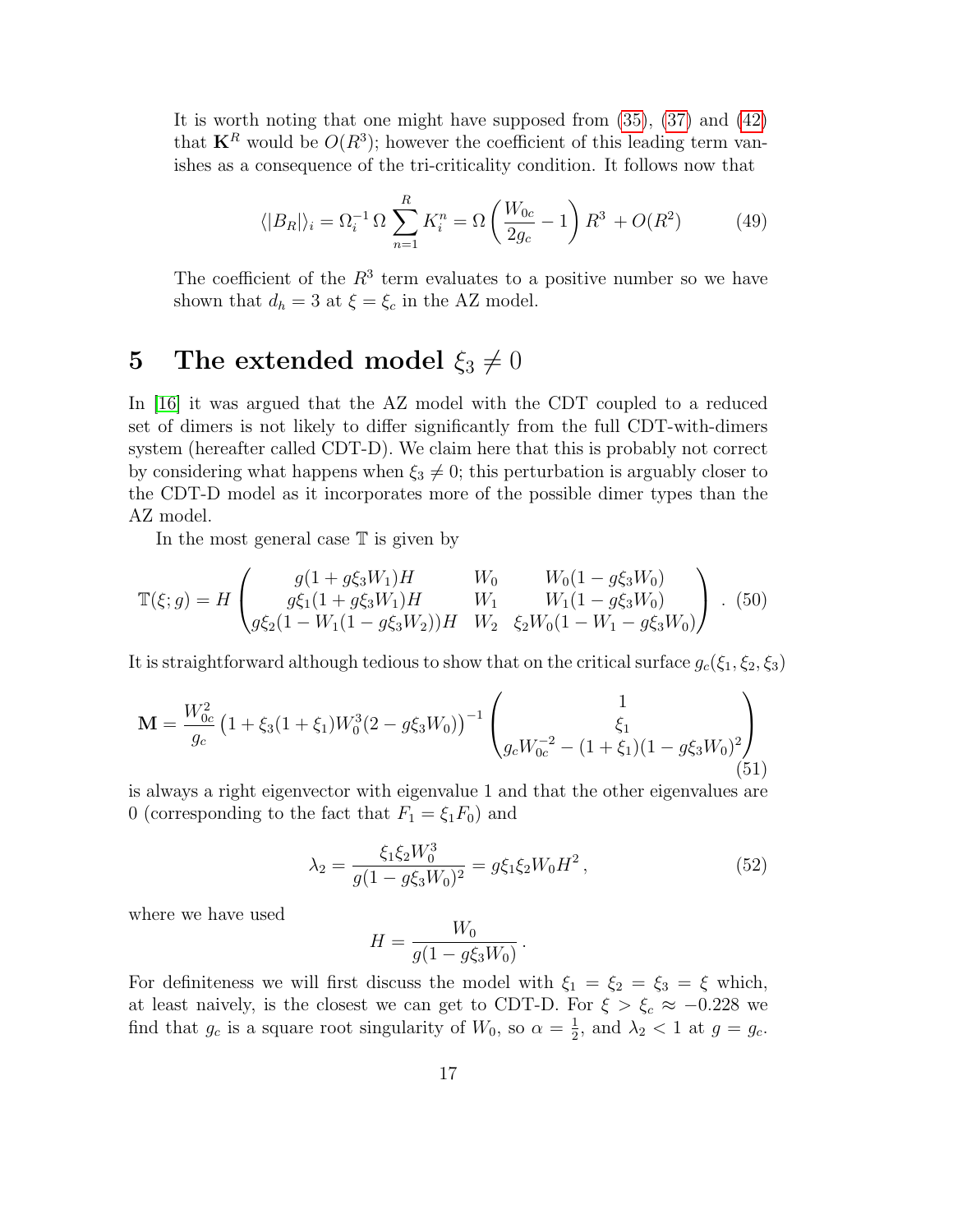Consequently  $m(g) \sim |\Delta g|^{\frac{1}{2}}$  and  $d_H = 2$  following the discussion of Section [3.](#page-8-2) The infinite graph calculation of the local Hausdorff dimension follows the same lines as the  $\xi > \xi_c$  case in Section [4](#page-11-1) leading to  $d_h = 2$ . In this region of parameter space, where the dimer system is not critical, the model has exactly the same properties as the AZ model.

However at  $\xi = \xi_c$  there is a tricritical point at which  $\mathbb{T}_c$  is diagonalisable,  $\lambda_2 \approx 0.445 < 1$  and  $m(g) \sim |\Delta g|^{\frac{2}{3}}$  (the absence of a  $|\Delta g|^{\frac{1}{3}}$  term is a consequence of the tricriticality condition). Thus  $d_H = \frac{3}{2}$  $\frac{3}{2}$  but, as shown in the Appendix,  $d_h = 1$ . It is interesting to compare this result with the simpler multicritical tree model of rooted binary trees with dimers placed on the edges, including the root edge, in such a way that no more than one dimer can end at any vertex [\[17\]](#page-25-5). Letting  $W_1$  and  $W_0$  be the partition functions for trees with and without a dimer on the root edge respectively we see that they satisfy equations of the same form as [\(3\)](#page-6-0) but with

$$
F_0 = g(W_0^2 + 2W_0W_1 + 1)
$$
  
\n
$$
F_1 = g\xi(W_0^2 + 1).
$$
\n(53)

This model also has a tricritical point with  $\xi_c = -\frac{4}{27}$ , exponent  $\alpha = \frac{1}{3}$  $\frac{1}{3}$  and  $\lambda_{2c} < 1$ . One finds that

$$
\Delta \lambda_1 \sim \frac{\partial g}{\partial W_0} \sim (\Delta W_0)^2 \sim |\Delta g|^{2/3}.
$$
\n(54)

which implies that  $d_H = 3/2$  for  $\xi = \xi_c$ . On the other hand, using the results of the Appendix,  $d_h = 1$  as there is once again only one unit eigenvalue of  $\mathbb{T}_c$ . The  $\xi_1 = \xi_2 = \xi_3$  line of our model thus exhibits exactly the same behaviour as a standard multi-critical tree model.

These calculations appear to show that the degenerate tri-critical point with  $d_h = 3$  found in the AZ model is very special and not at all characteristic of CDT dimer models in general. It is instructive to examine the phase diagram in the  $(\xi_1 = \xi_2 = \xi, \xi_3)$  plane, see Fig [6.](#page-18-0) There is a line of cubic degeneracies in  $W_0$ that takes in the point  $(-0.278\dots, 0)$  and extends both above and below the  $\xi$ axis. Using [\(52\)](#page-16-0) and the identity

$$
g^2\xi^2H^3-g^2(1+\xi)\xi_3H^3-1=0
$$

which holds at tricritical points as a consequence of  $(8)(9)$  $(8)(9)$  and  $(10)$  it follows that

$$
\lambda_2 = 1 + g_c \xi_3 (1 + \xi - \xi^2 W_0) H^3.
$$

Since the expression in parenthesis,  $H$  and  $g_c$  are all positive it follows that on the tricritical line  $\lambda_2 < 1$  for  $\xi_3 < 0$  but that  $\lambda_2 > 1$  for  $\xi_3 > 0$ . The latter behaviour is a little strange; it would in fact be a contradiction for a purely real eigenvalue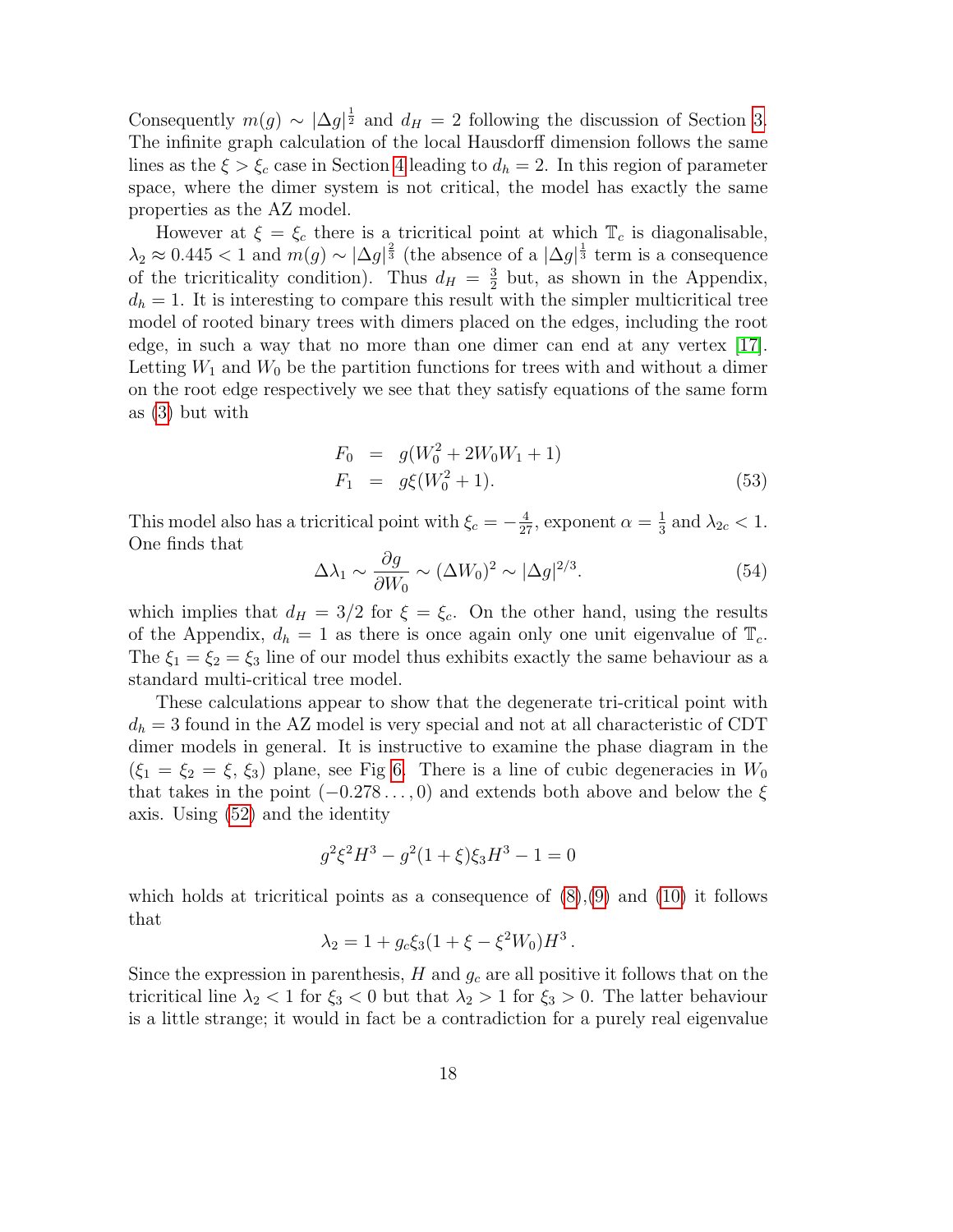

<span id="page-18-0"></span>Figure 6: The phase diagram in the  $(\xi_1 = \xi_2 = \xi, \xi_3)$  plane. The solid line is the line of cubic degeneracies in  $W_0$ . For  $\xi_3 > 0$  the physical region S defined in Sec. [2](#page-2-0) lies to the right of the long dashed line, which is the line where  $\lambda_2 = 1$ . For  $\xi_3 \leq 0$  the first part of the boundary of S is the lower part of the solid line of cubic degeneracies in  $W_0$ . The dotted line makes up the rest of the lower part of the boundary of S. Along this part  $W_0$  is only quadratic degenerate.

of  $\mathbb T$  to go through 1 *before* criticality is reached (see the Appendix for example). Closer inspection shows that at small  $g \ll g_c$  the eigenvalues are complex and as g increases they flow as shown in Fig [7.](#page-19-0) However exponential growth of the two-point function is a symptom that the series in  $\xi_i$  and  $g < g_c$  for Z is not absolutely convergent and the effect of the negative weights is sufficiently strong that the conventional statistical mechanical interpretation of the model fails. We conclude that the physical region for  $\xi_3 > 0$  extends only as far as the line where  $\lambda_2 = 1$  at  $g_c$ . It can be checked that inside the region and along this line there are only quadratic degeneracies in  $W_0$  and that  $\mathbb{T}_c$  is diagonalisable so  $d_h = d_H = 2$ . On the other hand for  $\xi_3 < 0$  there is a genuine line of tricriticality which includes the  $\xi = \xi_3$  point analysed above and ends at  $(-0.162\dots, -0.582\dots)$ . Beyond this point the tricriticality disappears and even on the boundary of the physical region  $\alpha = \frac{1}{2}$  $\frac{1}{2}$  and  $d_h = d_H = 2$ .

### 6 Concluding remarks

At the critical value of the dimer fugacity we expect that CDT-D, the full dimer model on CDT, represents a lattice regularization of projectable Hořava-Lifshitz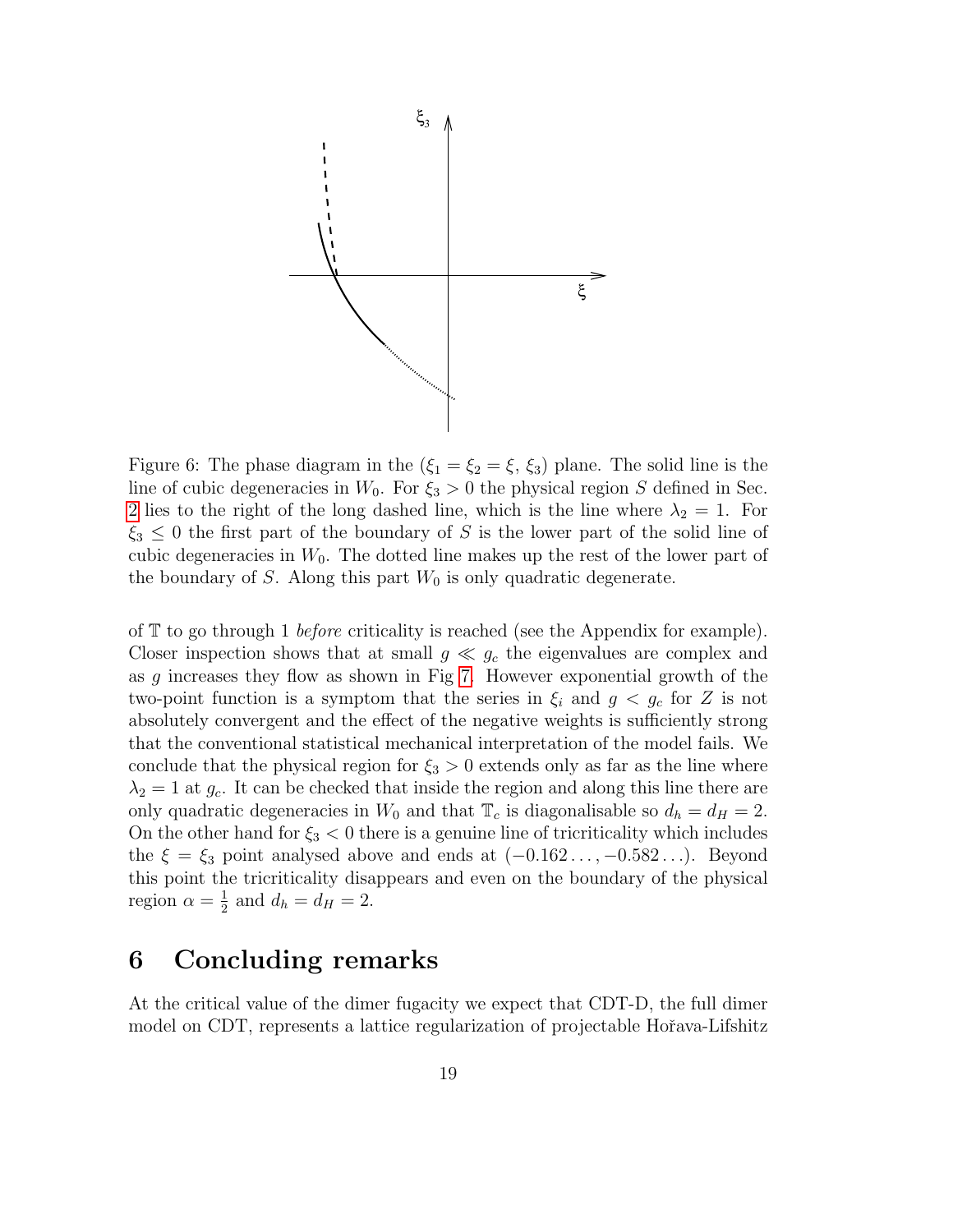

<span id="page-19-0"></span>Figure 7: The flow in the complex plane of the non-zero eigenvalues of  $\mathbb{T}$ ; the arrow heads show how they move as g increases;  $\lambda_1$  ends at 1,  $\lambda_2$  at a value  $> 1$ .

quantum gravity coupled to a (2,5) minimal conformal field theory. In the absence of a solution to CDT-D we have obtained the solution of a restricted dimer model and mapped out its phase diagram. In particular, we have seen that the geometric features of the AZ model [\[16\]](#page-25-0) are very special and not robust under perturbations. At generic points of the phase boundary we have found the values of the Hausdorff dimensions are either  $d_H = 3/2$  and  $d_h = 1$ , coinciding with the values for the simplest multicritical tree [\[23,](#page-25-11) [19\]](#page-25-8), or  $d_H = d_h = 2$ .

One may speculate on the implications of our results for the CDT-D model. While we do not have any rigorous results in this direction it is worth noting that the full dimer model on a generalized CDT [\[24\]](#page-25-12) has been solved exactly in [\[17\]](#page-25-5) using a matrix model representation yielding the value  $d_H = 3/2$ . The generalized causal triangulations of this model can be defined combinatorially [\[25\]](#page-25-13) or by using a special scaling limit of matrix models [\[24\]](#page-25-12). This slightly more general set of triangulations has many of the characteristics of CDT, e.g.  $d_H = d_h = 2$ . Hence it is tempting on the basis of this result to conjecture that  $d_H = 3/2$  and  $d_h = 1$ are indeed the correct values for the full dimer model on a CDT.

It is natural to extend the above considerations further. One can define multicritical generalized CDT models [\[26\]](#page-25-14), which most likely correspond to specific fine-tuned scaling limits of matrix models, generalizing the considerations in [\[17\]](#page-25-5). Recall that the standard multicritical matrix models from DT provide representations of 2d Euclidean quantum gravity coupled to certain conformal field theories. They also have the interpretation of (increasingly complicated) fine-tuned multidimers systems on the DT-set of random graphs. Thus it is possible that the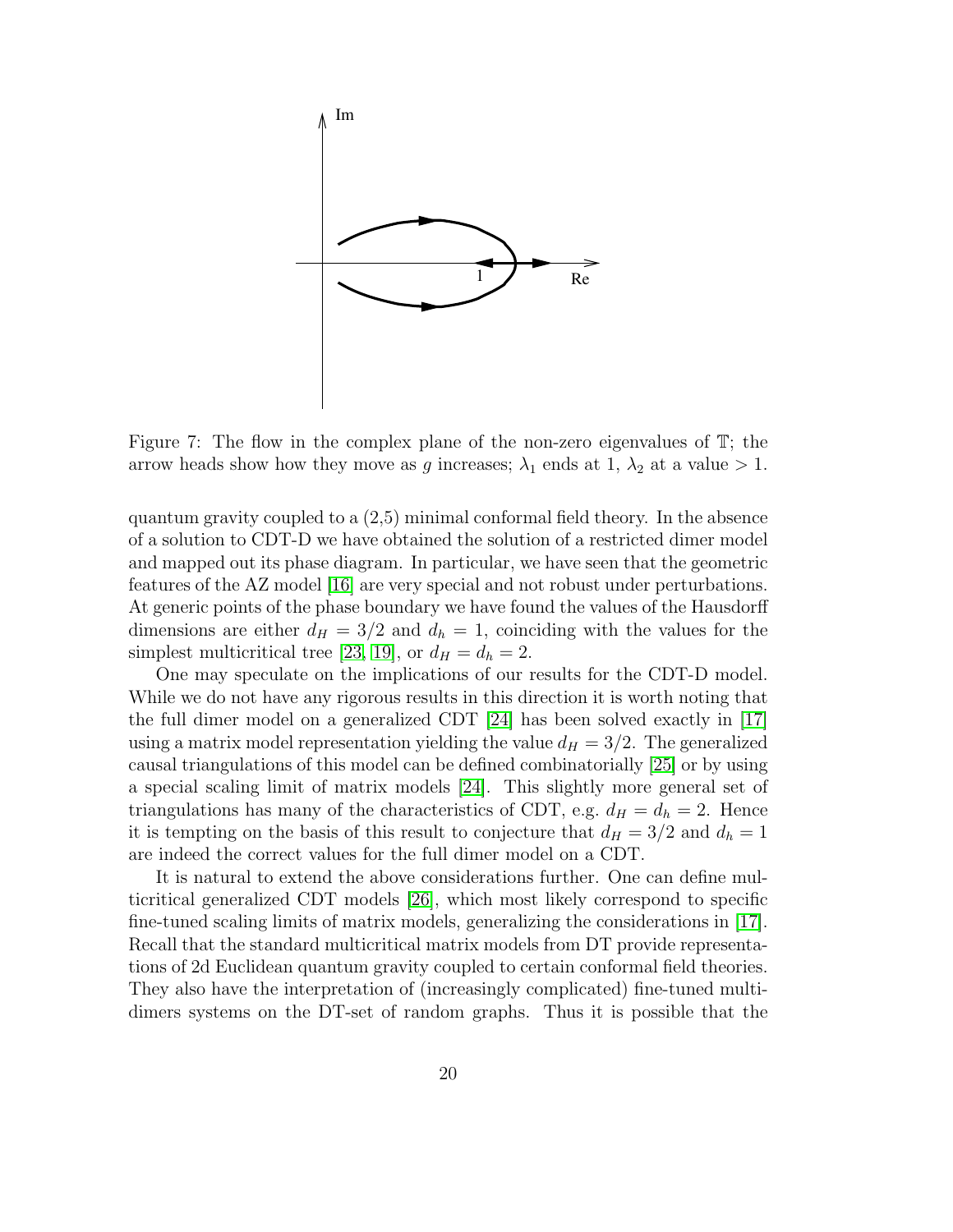multicritical behavior found in [\[26\]](#page-25-14) represents the effect of fine-tuned multi-dimer models on the generalized CDT-set of random graphs, and has the continuum interpretation of certain conformal field theories coupled to 2d Hořava-Lifshitz gravity.

This leave us with the interpretation of the AZ model. Although this model is special, it is not that special. As we have seen there is a least a one-parameter set of coupling constants leading to the same scaling. Thus we believe there should also be a continuum interpretation of this class of models.

#### Acknowledgements.

J.A. acknowledges support from the ERC Advanced Grant 291092 "Exploring the Quantum Universe" (EQU) as well as from the Free Danish Research Council grant "Quantum gravity and the role of black holes." In addition JA was supported in part by the Perimeter Institute of Theoretical Physics. Research at Perimeter Institute is supported by the Government of Canada through Industry Canada and by the Province of Ontario through the Ministry of Economic Development & Innovation. J.A. and B.D. acknowledge support from NordForsk researcher network Random Geometry (grant no. 33000)".

#### Appendix:  $d_h$  and the multi-critical condition

We discuss here how the condition for multi-criticality affects  $d_h$  in general. We consider a set of generalised trees with first vertex label  $\ell(v_0) = i$  whose partition functions  $W_i$  satisfy

$$
W_i = F_i(\mathbf{W}; \vec{\xi}; g), \qquad i = 1 \dots N. \tag{55}
$$

The approach to criticality in the grand canonical ensemble (GCE) is governed by (repeated indices are summed over)

$$
\delta W_i = \delta g \frac{\partial F_i}{\partial g} + \mathbb{T}_{ij} \delta W_j + \frac{1}{2} \Lambda_{i,jk} \delta W_j \delta W_k + \text{h.o.t.}
$$
 (56)

where

$$
\mathbb{T}_{ij} = \frac{\partial F_i}{\partial W_j}, \quad \Lambda_{i,jk} = \frac{\partial^2 F_i}{\partial W_j \partial W_k}, \quad (\mathbf{\Lambda}_{jk})_i = \Lambda_{i,jk}.
$$
 (57)

Re-arranging

<span id="page-20-0"></span>
$$
((1 - \mathbb{T})\delta W)_i = W_i \delta g + \frac{1}{2} \Lambda_{i,jk} \delta W_j \delta W_k + \text{h.o.t.}
$$
\n(58)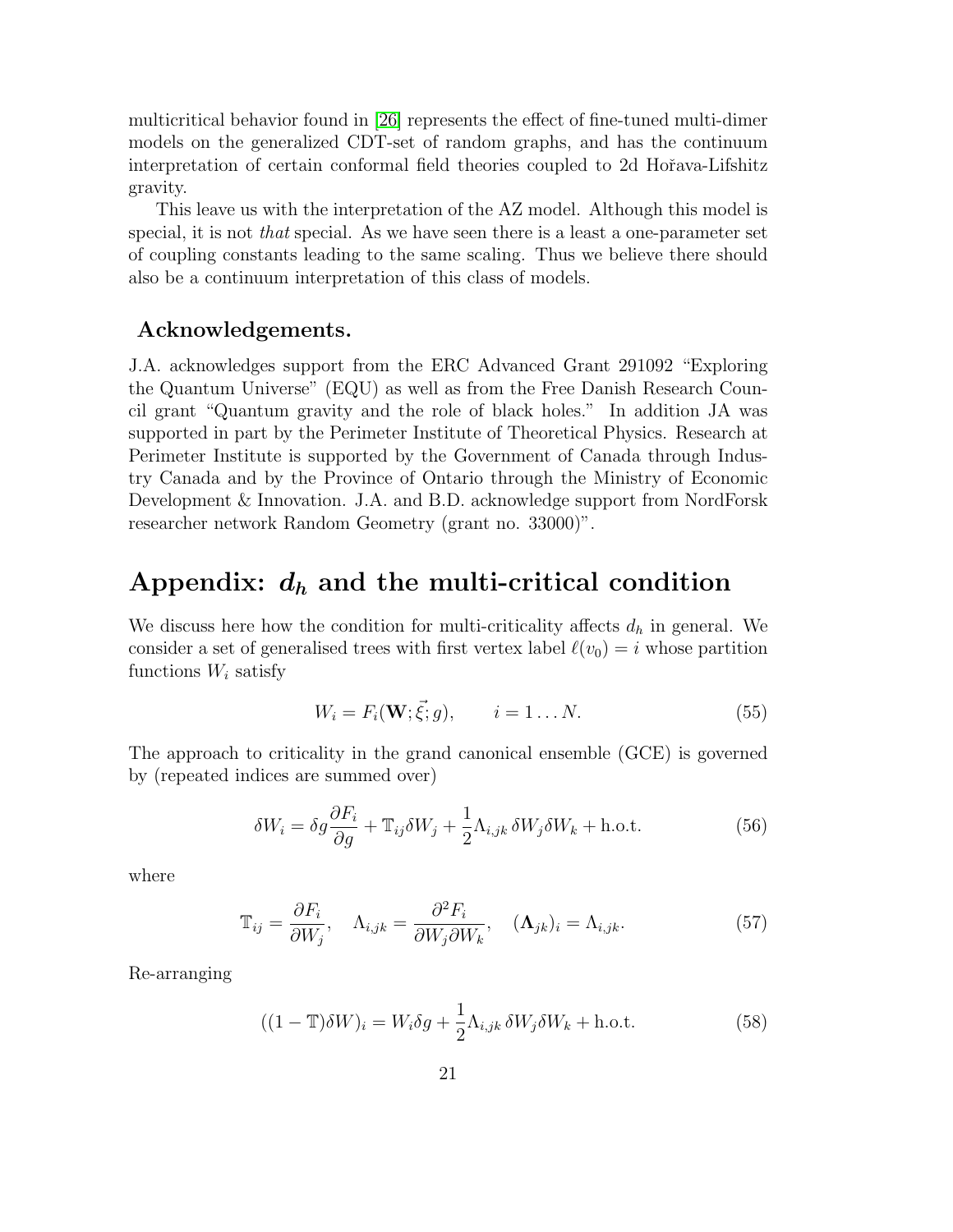so criticality is reached as  $g \uparrow g_c$  where the largest real eigenvalue of T first reaches 1.

Now, setting  $g = g_c$  and working in the critical ensemble, consider the infinite single spine trees with first vertex labelled by  $\ell(u_1) = i$ . Decomposing these trees at their first vertex  $u_1$  into an infinite component and finite components we see that their measures  $M_i$  satisfy

<span id="page-21-0"></span>
$$
M_i = \left(\frac{\partial F_i}{\partial W_j}\right)_c M_j = \mathbb{T}_{cij} M_j. \tag{59}
$$

We will assume that they are normalised so that the total measure is 1,

$$
1 = \sum_{i} M_i. \tag{60}
$$

We see that  $\mathbb T$  directly relates the infinite spine trees and the GCE. At criticality it must have at least one eigenvalue which is one and this must be the first real eigenvalue to reach one, otherwise the system would have reached criticality at some smaller value of g.

Turning to the local Hausdorff dimension we note from [\(42\)](#page-15-0), [\(30\)](#page-13-2) and [\(59\)](#page-21-0) that  $K_i^R$ , the expectation value with respect to the measure  $\mu_i$  of the number of vertices at distance  $R$  from the root of an infinite tree, is given by

<span id="page-21-1"></span>
$$
\mathbf{K}^{R} = \mathbf{M} + \sum_{\ell=1}^{R-1} \mathbb{T}^{\ell-1} \Gamma \mathbb{T}^{R-\ell-1} \mathbf{W},
$$
 (61)

where

$$
\Gamma_{ik} = M_j \frac{\partial}{\partial W_k} \left( \frac{\partial F_i}{\partial W_j} \right) = M_j \Lambda_{i,jk}.
$$
\n(62)

The implications in general of [\(61\)](#page-21-1) for the Hausdorff dimension depend very much upon the Jordan decomposition of  $\mathbb{T} = SJS^{-1}$  where J is of Jordan Block form  $\text{Diag}(J^{\lt}, J^1)$ ; the block  $J^1$  corresponds to r unit eigenvalues and  $J^{\lt}$  to the  $N-r$  eigenvalues which are less than 1. If  $J<sup>1</sup>$  is diagonal then

<span id="page-21-2"></span>
$$
J^{\ell} = \text{Diag}(0, \dots 0, 1, \dots 1) + O(\alpha^{\ell})
$$
\n(63)

where  $\alpha$  is the largest eigenvalue smaller than 1.

We first consider the case where there is a single unit eigenvalue so  $J^1 = 1$ . Introduce the orthonormal basis  $(e^i)_j = \delta_{ij}$  so that

$$
\delta \mathbf{W} = S(\mu e^N + \nu^a e^a), \qquad \mathbf{W} = S(A e^N + B^a e^a)
$$
 (64)

where  $a, b = 1...N - 1$ .  $A \neq 0$  and  $B^a$  are constants and up to normalisation the measure vector is

$$
\mathbf{M} = S \,\mathrm{e}^N. \tag{65}
$$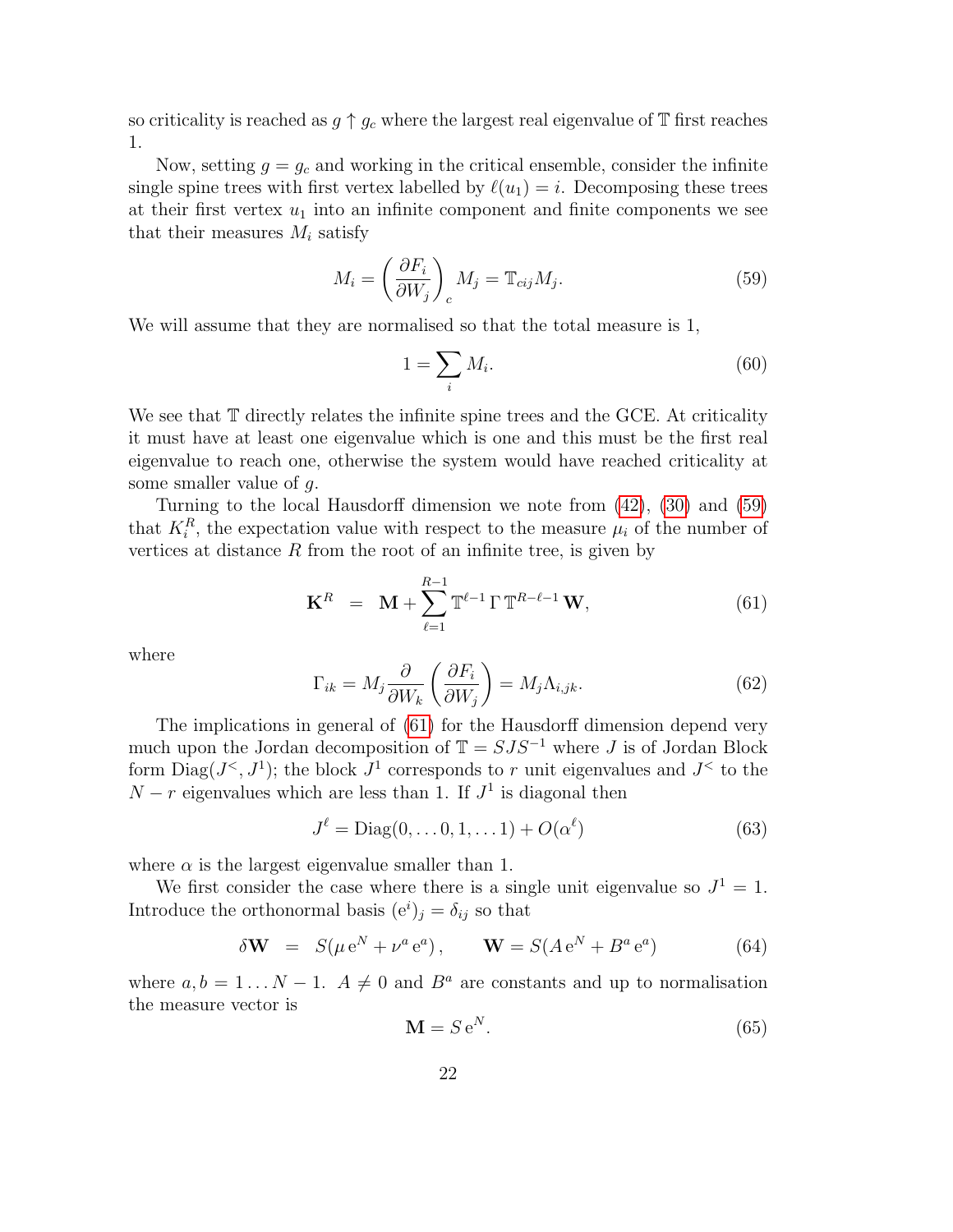Substituting in [\(58\)](#page-20-0) we obtain

$$
(1 - J^<)\nu^a e^a = (A e^N + B^a e^a)\delta g + \frac{1}{2}\mu^2 S^{-1} \Gamma S e^N + \mu \nu^a S^{-1} \Gamma S e^a
$$
  
 
$$
+ \frac{1}{2}\nu^a \nu^b S^{-1} \Lambda_{jk} (S e^a)_j (S e^b)_k . \tag{66}
$$

Since  $1-J^{\le}$  is invertible we see that, provided  $(S^{-1} \Gamma S)_{NN}$  is non-zero,  $\mu \sim (\delta g)^{\frac{1}{2}}$ and criticality is quadratic. The multi-critical condition is

<span id="page-22-0"></span>
$$
(S^{-1}\Gamma S)_{NN} = 0.\t\t(67)
$$

Now returning to [\(61\)](#page-21-1)

$$
\mathbf{K}^{R} = \mathbf{M} + \sum_{\ell=1}^{R-1} S J^{\ell-1} S^{-1} \Gamma S J^{R-\ell-1} S^{-1} \mathbf{W}
$$
 (68)

whence, using [\(63\)](#page-21-2),

<span id="page-22-1"></span>
$$
\mathbf{K}^{R} = \mathbf{M} + R\mathbf{S} (S^{-1} \Gamma S)_{NN} (S^{-1} \mathbf{W})_{N} + O(1)
$$
 (69)

where  $S_i = S_{iN}$ . We see from [\(67\)](#page-22-0) and [\(69\)](#page-22-1) that the linear term linear in R automatically vanishes at the multi-critical point where, therefore,  $d_h = 1$ . This is completely standard multi-criticality and the result is identical to that for the single component multi-critical tree. It is straightforward to generalise this analysis to models where  $J^1$  is of higher rank but still diagonal and find the same conclusion that  $d_h = 1$ . Note that it is always necessary to compute the actual coefficient of the remaining leading term in a particular model to check that it is positive otherwise the result is meaningless.

The situation is different if  $J<sup>1</sup>$  is non-diagonal. We will analyse the simplest case where there are two unit eigenvalues and we have the simplest non-diagonal Jordan block

$$
J^1 = \left(\begin{array}{cc} 1 & 1 \\ 0 & 1 \end{array}\right). \tag{70}
$$

We then have that

<span id="page-22-2"></span>
$$
(J^{\ell})_{ij} = \delta_{i,N-1}\delta_{j,N-1} + \delta_{i,N}\delta_{j,N} + \ell\delta_{i,N-1}\delta_{j,N} + O(\alpha^{\ell}).
$$
\n(71)

M is the ordinary eigenvector with eigenvalue 1,

$$
\mathbf{M} = S e^{N-1} \tag{72}
$$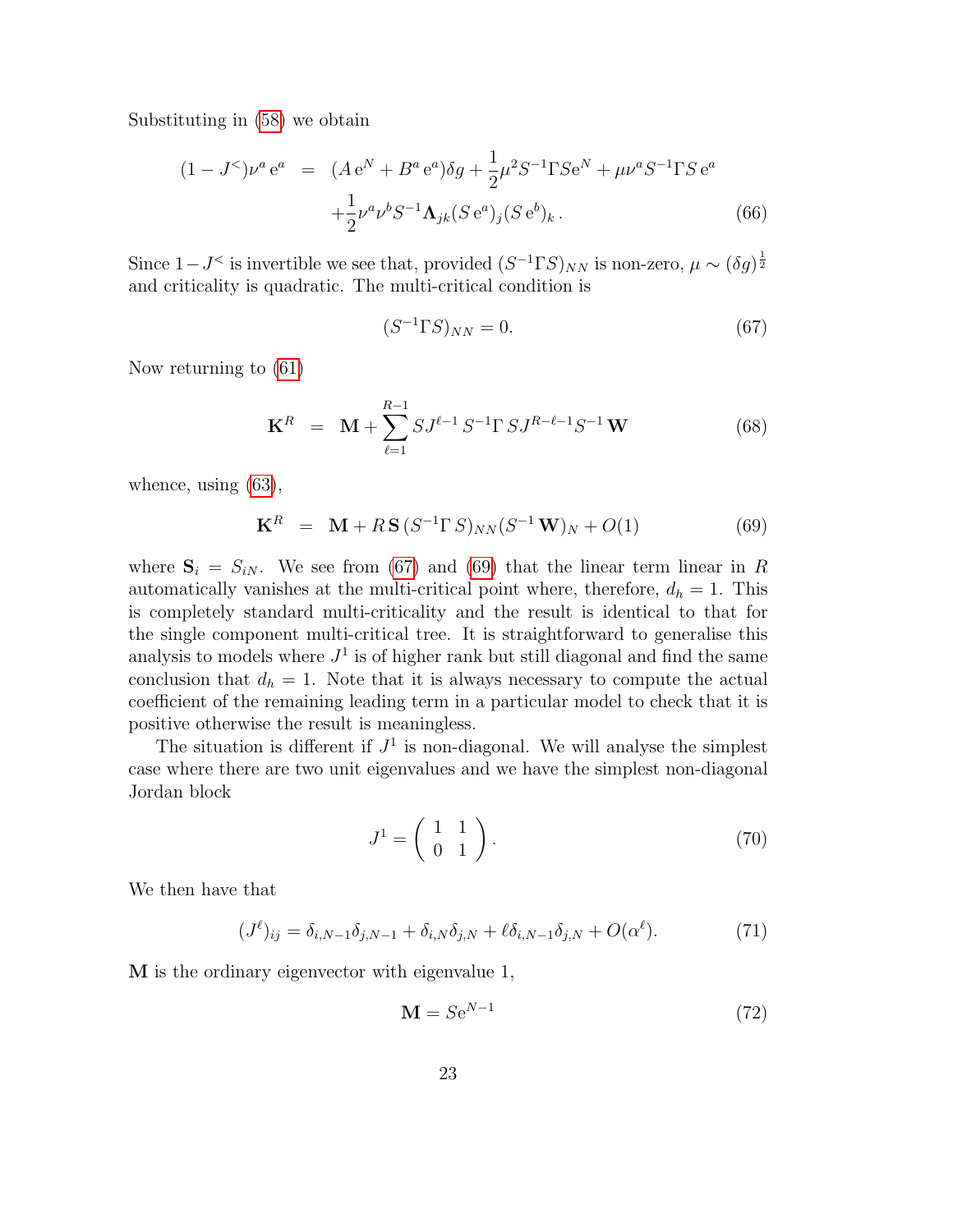but now there is a vector belonging to the second eigenvalue 1

$$
\boldsymbol{\varepsilon} = S \mathbf{e}^N \tag{73}
$$

with the property

$$
\mathbb{T}\,\varepsilon = \mathbf{M} + \varepsilon.\tag{74}
$$

Now we have

$$
\delta \mathbf{W} = S(\mu e^{N-1} + \lambda e^N + \nu^a e^a), \quad \mathbf{W} = S(A e^N + C e^{N-1} + B^a e^a), \tag{75}
$$

where  $a, b = 1...N - 2$ .  $A \neq 0$  and  $B^a$  are constants and substituting in [\(58\)](#page-20-0) we find

<span id="page-23-0"></span>
$$
(1 - J^<)\nu^a e^a + \lambda e^{N-1} = (A e^N + C e^{N-1} + B^a e^a) \delta g +
$$
  

$$
+ \frac{1}{2} S^{-1} \Lambda_{jk} (\mu \mathbf{M} + S \lambda e^N + \nu^a S e^a)_j \times
$$
  

$$
S(\mu e^{N-1} + \lambda e^N \mu \mathbf{M} + \nu^b e^b)_k + \text{h.o.t.}
$$
 (76)

and closing with  $e^N$ ,

$$
0 = A\delta g + \frac{1}{2}\mu^2 (S^{-1} \Gamma S)_{NN-1} + \dots \tag{77}
$$

showing that

$$
(S^{-1}\Gamma S)_{NN-1} = 0\tag{78}
$$

is a necessary condition for multi-criticality. Note that because of the Jordan block structure  $\lambda$  appears linearly on the l.h.s. of [\(76\)](#page-23-0) so the leading singularity can only be associated with M, and not with  $\varepsilon$ . Using [\(61\)](#page-21-1) and [\(71\)](#page-22-2) we get

<span id="page-23-1"></span>
$$
\mathbf{K}_{i}^{R} = \mathbf{M}_{i} + \sum_{\ell=1}^{R-1} S_{ij'} (\delta_{j',N-1} \delta_{j,N-1} + \delta_{j',N} \delta_{j,N} + (\ell - 1) \delta_{j',N-1} \delta_{j,N})
$$
\n
$$
(S^{-1} \Gamma S)_{jn} (\delta_{n,N-1} \delta_{m,N-1} + \delta_{n,N} \delta_{m,N} + (R - \ell - 1) \delta_{n,N-1} \delta_{m,N}) (S^{-1} \mathbf{W})_{m} + O(1)
$$
\n
$$
= \mathbf{M}_{i} + \frac{1}{6} (R - 1)(R - 2)(R - 3) S_{iN-1} (S^{-1} \Gamma S)_{NN-1} (S^{-1} \mathbf{W})_{N}
$$
\n
$$
+ \frac{1}{2} (R - 1)(R - 2) \sum_{L=N-1}^{N} \left[ S_{iN-1} (S^{-1} \Gamma S)_{NL} (S^{-1} \mathbf{W})_{L} + S_{iL} (S^{-1} \Gamma S)_{LN-1} (S^{-1} \mathbf{W})_{N} \right]
$$
\n
$$
+ O(R) \tag{79}
$$

We see from [\(79\)](#page-23-1) that the multi-critical condition automatically suppresses the  $(R-1)(R-2)(R-3)$  in K<sup>R</sup> but that the quadratic  $(R-1)(R-2)$  term survives. Hence  $d_h = 3$ , again provided that the numerical coefficient, which has to be computed in a particular model, is positive.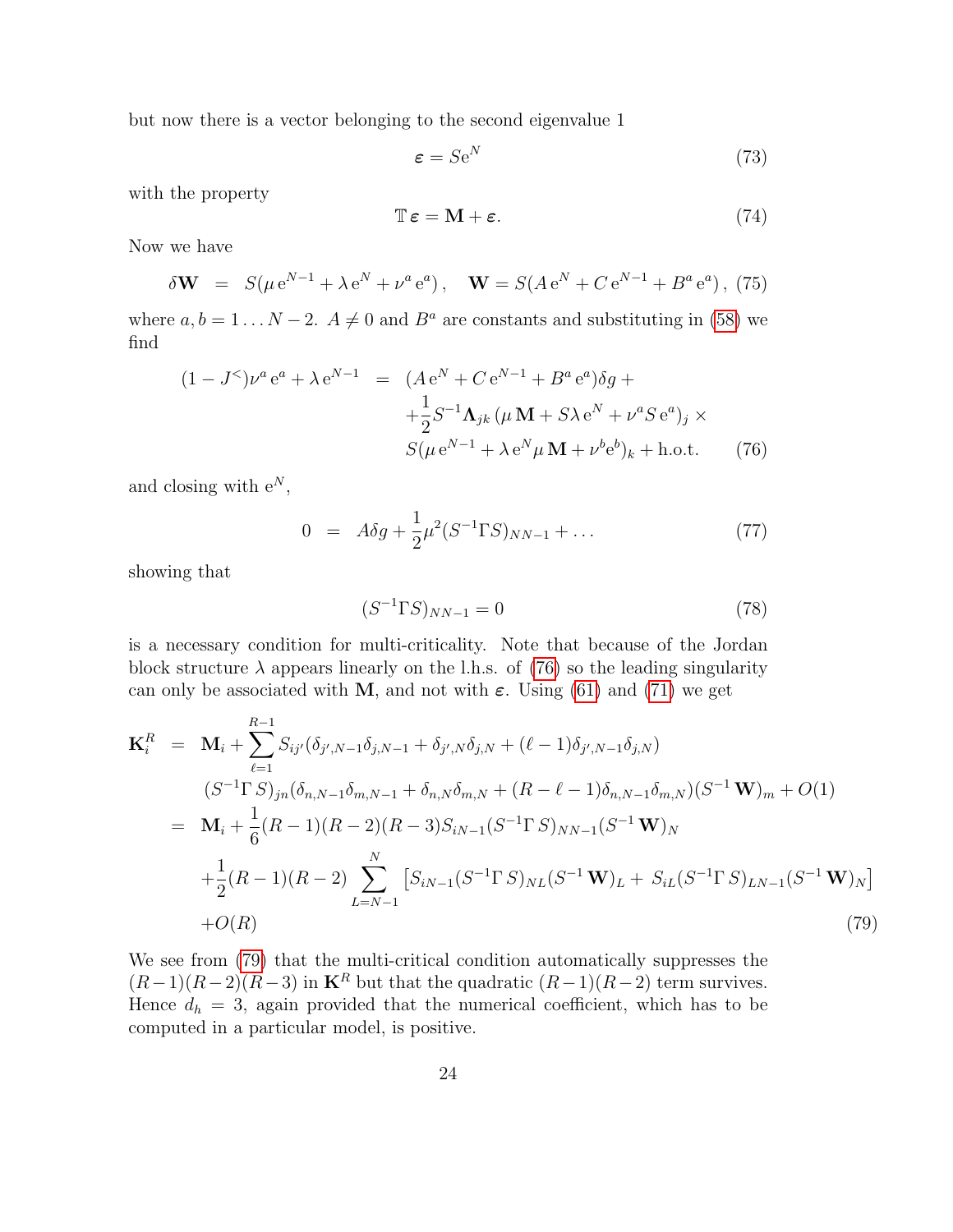# References

- <span id="page-24-10"></span>[1] B. Durhuus, J. Frohlich and T. Jonsson, Nucl. Phys. B 240 (1984) 453; Phys. Lett. B 137 (1984) 93.
- <span id="page-24-0"></span>[2] F. David, Nucl. Phys. B257 (1985) 45. A. Billoire and F. David, Phys. Lett. B 168 (1986) 279-283. J. Ambjorn, B. Durhuus and J. Fröhlich, Nucl. Phys. B 257 (1985) 433-449; J. Ambjorn, B. Durhuus, J. Fröhlich and P. Orland, Nucl. Phys. B 270 (1986) 457-482. V. A. Kazakov, A. A. Migdal, I. K. Kostov, Phys. Lett. B157 (1985) 295- 300. D.V. Boulatov, V.A. Kazakov, I.K. Kostov and A.A. Migdal, Nucl. Phys. B 275 (1986) 641-686.
- <span id="page-24-1"></span>[3] J. Ambjørn and J. Jurkiewicz, Phys. Lett. B 278 (1992) 42-50. M.E. Agishtein and A.A. Migdal, Mod. Phys. Lett. A 7 (1992) 1039-1062.
- <span id="page-24-2"></span>[4] P. Bialas, Z. Burda, A. Krzywicki, B. Petersson: Nucl. Phys. B472 (1996) 293-308. [\[hep-lat/9601024\]](http://arxiv.org/abs/hep-lat/9601024). B.V. de Bakker: Phys. Lett. B 389 (1996) 238-242 [\[hep-lat/9603024\]](http://arxiv.org/abs/hep-lat/9603024). S. Catterall, R. Renken, J. B. Kogut: Phys. Lett. B416 (1998) 274-280. [\[hep-lat/9709007\]](http://arxiv.org/abs/hep-lat/9709007).
- <span id="page-24-3"></span>[5] J. Ambjorn, R. Loll, Nucl. Phys. B 536 (1998) 407-434 [\[hep-th/9805108\]](http://arxiv.org/abs/hep-th/9805108).
- <span id="page-24-4"></span>[6] J. Ambjorn, J. Jurkiewicz and R. Loll: Phys. Rev. Lett. 85 (2000) 924, [\[hep-th/0002050\]](http://arxiv.org/abs/hep-th/0002050).
- <span id="page-24-5"></span>[7] P. Hořava, Phys. Rev. D **79** (2009) 084008 [\[arXiv:0901.3775,](http://arxiv.org/abs/0901.3775) hep-th]. P. Hořava and C.M. Melby-Thompson, Phys. Rev. D 82 (2010) 064027 [\[arXiv:1007.2410,](http://arxiv.org/abs/1007.2410) hep-th].
- <span id="page-24-6"></span>[8] J. Ambjorn, A. Goerlich, J. Jurkiewicz and R. Loll, Nonperturbative Quantum Gravity, Phys. Rept. 519 (2012) 127 [\[arXiv:1203.3591](http://arxiv.org/abs/1203.3591) [hep-th]].
- <span id="page-24-7"></span>[9] P. Di Francesco, E. Guitter and C. Kristjansen, Nucl. Phys. B 567 (2000) 515 [\[hep-th/9907084\]](http://arxiv.org/abs/hep-th/9907084).
- <span id="page-24-8"></span>[10] J. Ambjorn, L. Glaser, Y. Sato and Y. Watabiki, Phys. Lett. B 722 (2013) 172 [\[arXiv:1302.6359](http://arxiv.org/abs/1302.6359) [hep-th]].
- <span id="page-24-9"></span>[11] J. Ambjorn and A. Ipsen, Phys. Rev. D 88 (2013) 6, 067502 [\[arXiv:1305.3148](http://arxiv.org/abs/1305.3148) [hep-th]].